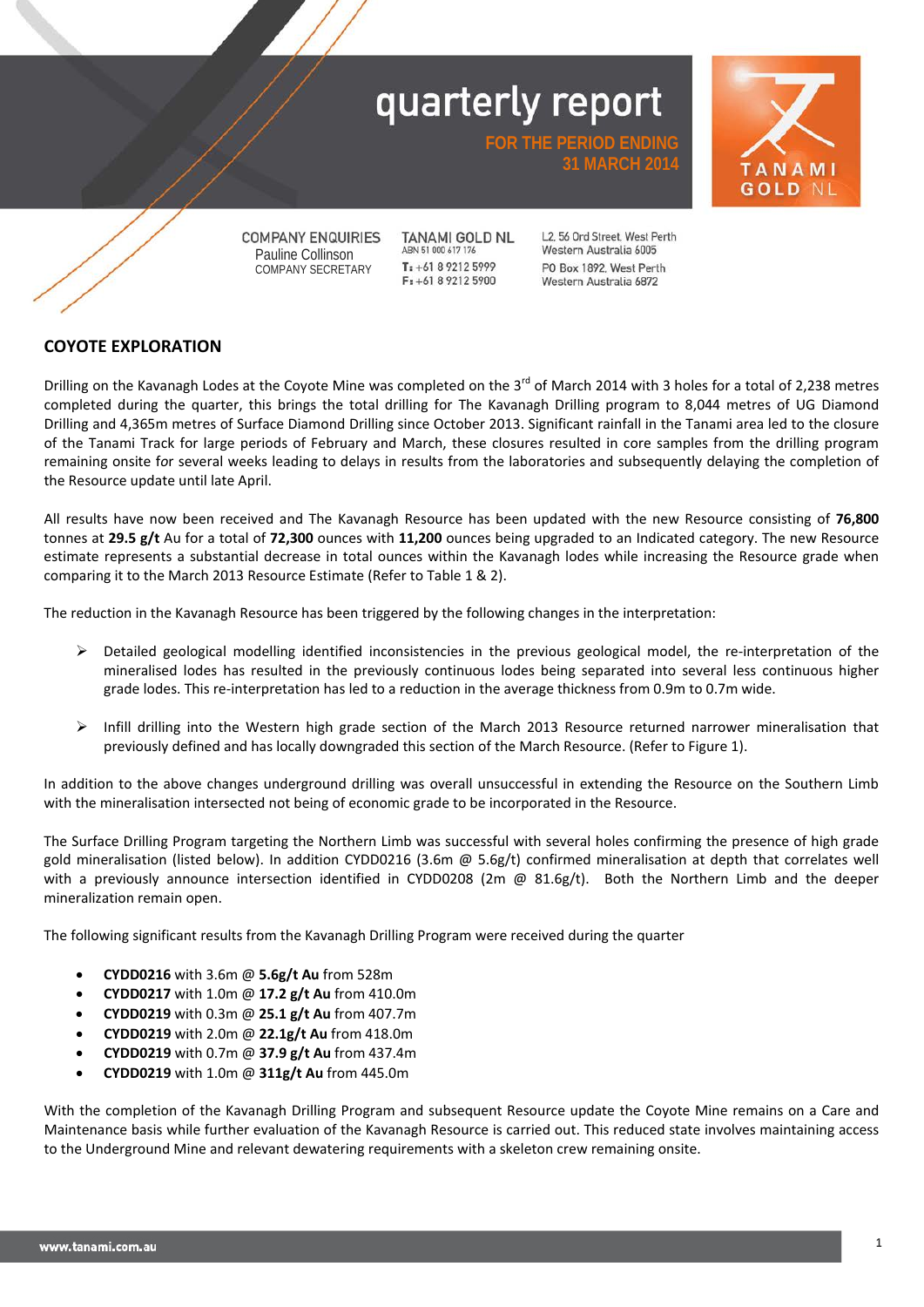FOR THE PERIOD ENDING 31 MARCH 2014

**Figure 1: Coyote Long Section (Looking North)**



#### **Table 1: Kavanagh Resource Statement April 2014**

| <b>Classification</b> |               | Grade             |               |  |
|-----------------------|---------------|-------------------|---------------|--|
|                       | <b>Tonnes</b> | $(g/t \text{Au})$ | <b>Ounces</b> |  |
| <b>Indicated</b>      | 8,300         | 41.8              | 11,200        |  |
| <b>Inferred</b>       | 68,500        | 27.7              | 61,100        |  |
| <b>Total</b>          | 76,800        | 29.5              | 72,300        |  |

#### **Notes to accompany Table 1**

1. Tonnes and ounces of gold are rounded to significant figures and grade is rounded to the nearest 0.1g/t Au. Rounding may affect tallies.

- 2. Resources reported above 5g/t Au block model grade.
- 3. A top-cut of 100 gram per metre was applied during the modelling process.
- 4. Grade was estimated using the Inverse Distance Squared (ID2) technique.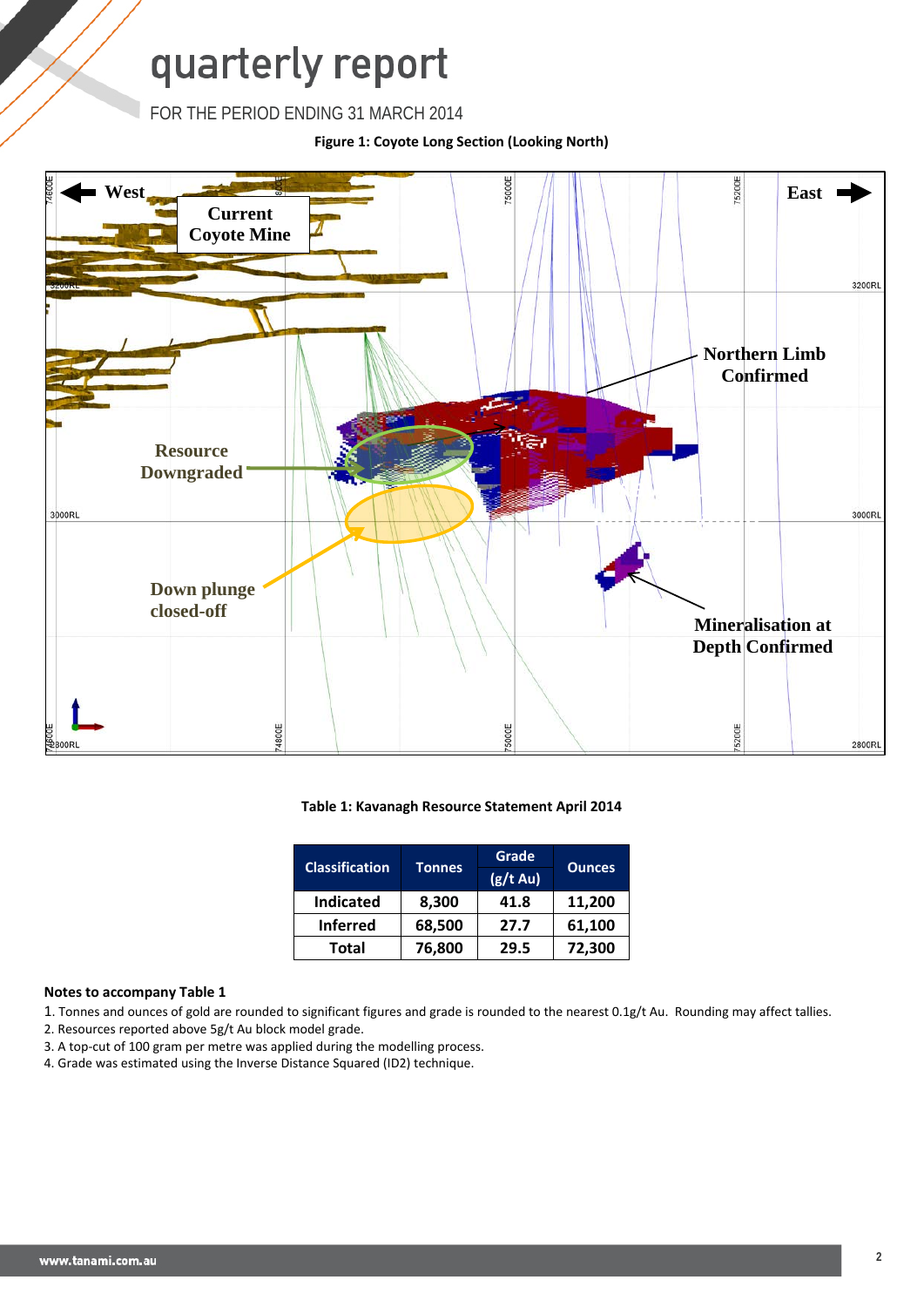FOR THE PERIOD ENDING 31 MARCH 2014

#### **Table 2: Kavanagh Resource Statement March 2013**

| <b>Classification</b> | Tonnes  | Grade         | <b>Ounces</b> |
|-----------------------|---------|---------------|---------------|
|                       |         | $(g/t \, Au)$ |               |
| <b>Inferred</b>       | 122,000 | 25.2          | 100,000       |

#### **Notes to accompany Table 1**

1. Tonnes and ounces of gold are rounded to significant figures and grade is rounded to the nearest 0.1g/t Au. Rounding may affect tallies.

2. Resources reported above 2.5g/t Au block model grade.

3. A top-cut of 150 gram per metre was applied during the modelling process.

4. Grade was estimated using the Inverse Distance Squared (ID2) technique.

#### **CARE AND MAINTENANCE**

During the quarter the Company continued with the review of Care and Maintenance costs at both its Central Tanami and Coyote Operations. Upgrades to the existing dewatering system at the Coyote Mine site along with other cost saving initiatives have reduced the forecasted cost from the \$400,000-450,000 per monthly announced in July last year to approximately \$200,000 per month. Further cost reductions are expected to be achieved in the coming months.

#### **REGIONAL EXPLORATION**

Due to the onset of the wet season in the Tanami, Regional Exploration during the quarter was limited to a few small scale surface programs within tenements that were close to existing infrastructure & roads. (Refer to Figure 3 and Figure 4)

One surface exploration program was completed on Western Tanami Project tenement E80/1737 and a programs were started on Central Tanami Project tenements EL28474 and ML22934 (refer Figures 3-5). Extremely high rainfall during the quarter hampered efforts to complete other programs. A reconnaissance surface program was completed in the east of tenement E80/173 with sampling at 400m by 100m over an unexplored area on the east-southeast strike projection of a significant arsenic anomaly at Penfold Prospect, assaying results have not been received.

With the wet season coming to an end in late March a surface sampling program is underway approximately 3km south of Groundrush covering parts of EL28474 and ML22934. Sampling is being carried out in a 400m by 100m pattern over the following targets:

- A magnetically depleted dolerite of similar signature and orientation to the dolerite host to mineralisation at Ripcord and Groundrush. This is adjacent to granite margin and thus closer to the potential mineralising fluid source and/or heat source driving mineralisation.
- Highly magnetic stratigraphy in an anticlinal dome, interpreted to be either basalts of the Mount Charles Formation or iron oxide rich units of the upper Dead Bullock Formation. These are both highly prospective in the Tanami region.
- A low level gold anomaly in historic surface sampling.

Results are not yet available.

Tanami Gold successfully secured Co-funding from the DMP to complete a 1,200 metre deep exploration diamond hole beneath the Coyote Mine, this hole was completed in March 2014. The aim of this deep hole is to confirm the Coyote's deposits position in the Regional Geological setting. Preliminary logging is now completed, further interpretation will be carried out once geochemical assay have been received. The results of this hole have no impact on the Kavanagh Resource.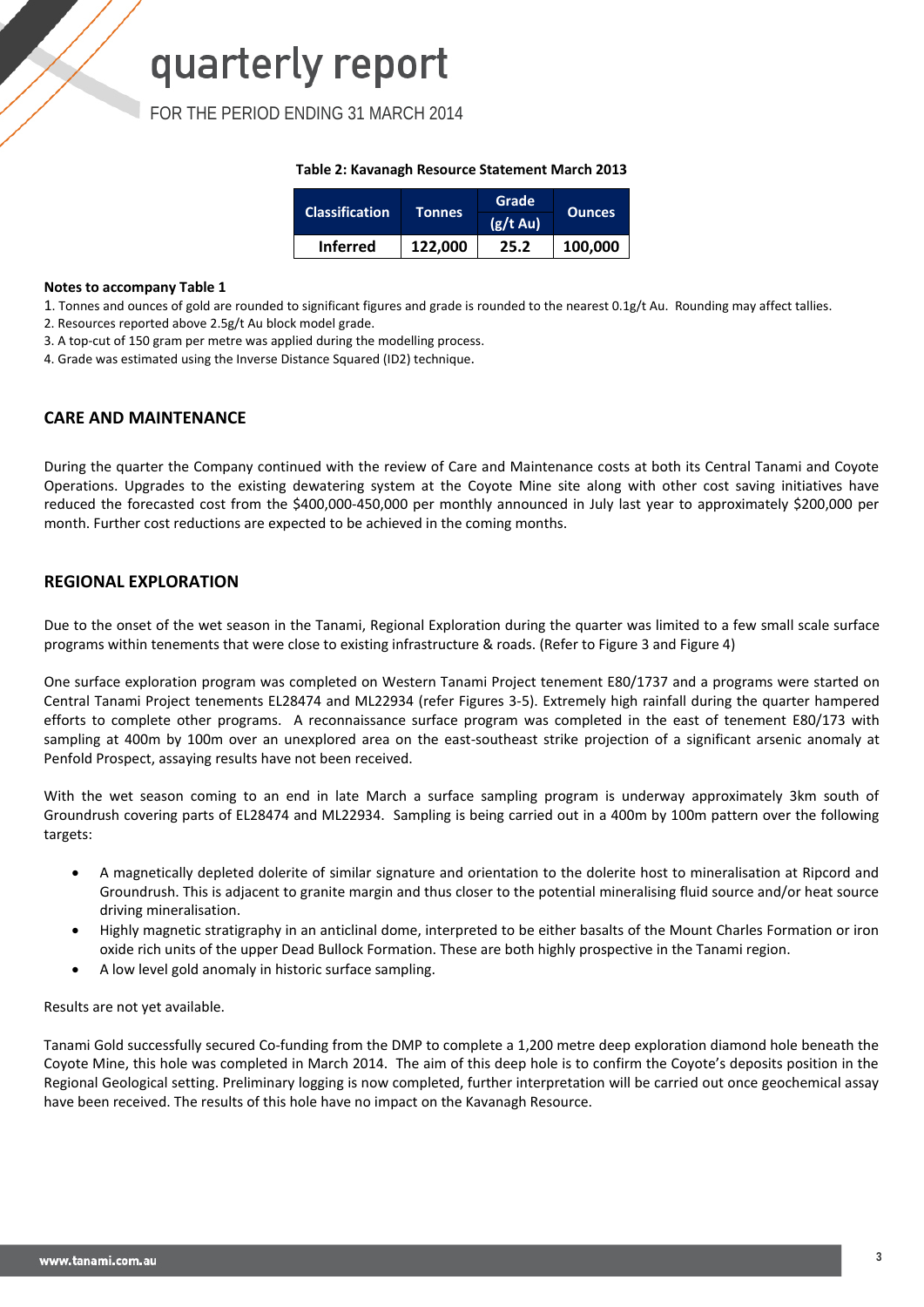



**Figure 4: Central Tanami Exploration Tenement - Active work areas**

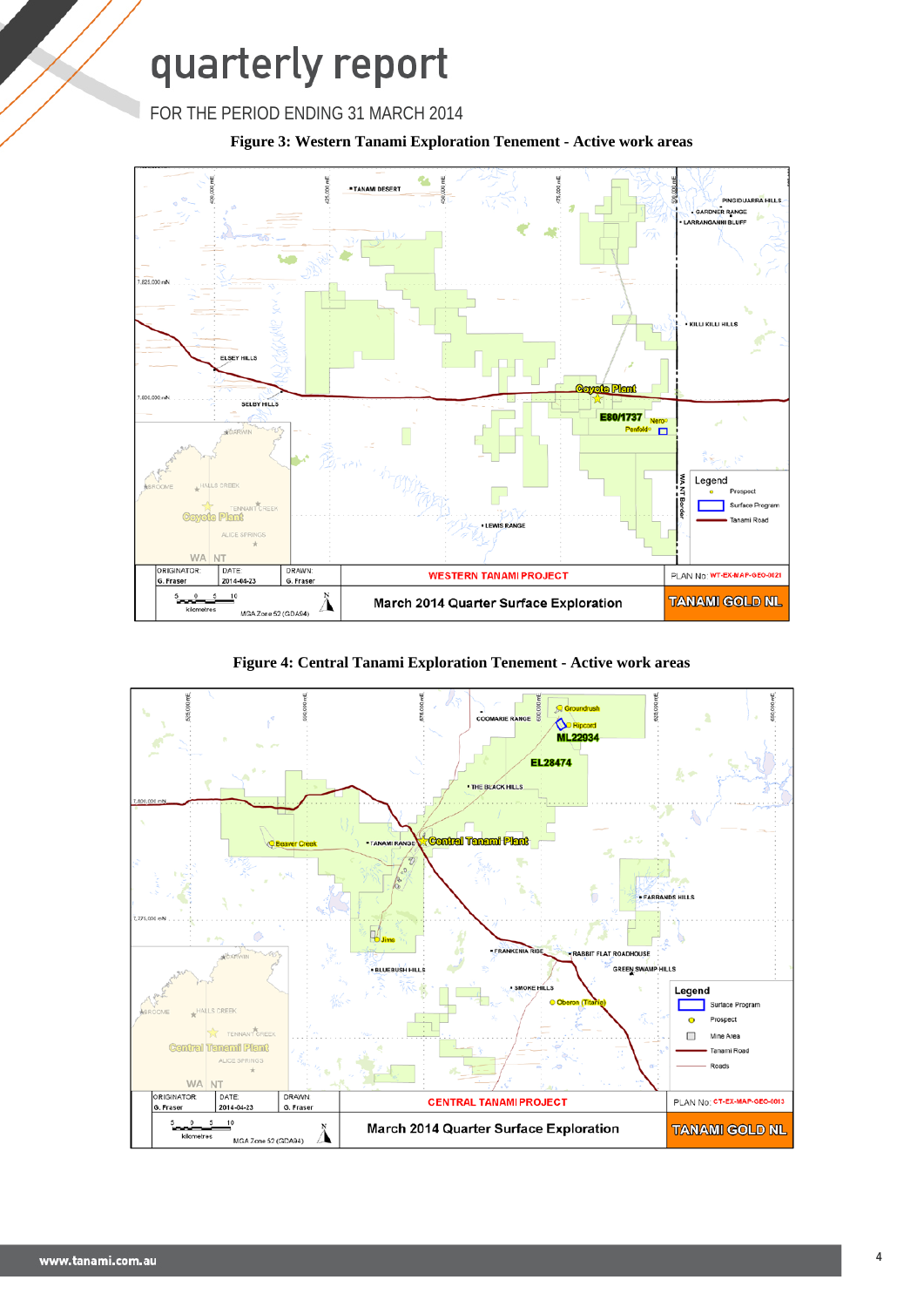#### FOR THE PERIOD ENDING 31 MARCH 2014

During the quarter the Company initiated a review of its Regional Exploration approach with an aim of extracting significantly more value from existing exploration data. The aim of this review is to ensure that going forward exploration is conducted in a systematic and professional manner, utilising past exploration to improve future targeting.

Currently this review is focused on evaluating, compiling and validating the Surface Geochemistry sampling datasets with the following key objective;

- Gain a greater understanding of the surface signature of existing deposits, leading to more accurate exploring
- Identification of any untested anomalies, to be included in future exploration programs
- Identify areas where historic data has not adequately tested a target ( analysis not carried with adequate detection limits)

Significant progress has been made to date with the identification of sample data within the historic archives that was not within the current database. The review is ongoing and when completed the same process will be carried out on historical regional drilling data. The outcome of these reviews will be critical in directing future exploration for the company.

#### **CORPORATE**

#### **Cash and Cash Equivalents**

As at 31 March 2014, the Company had cash of \$1,565,632.

#### **Entitlement Issue**

On 2 January 2014, the Company issued the remaining 249,475,338 new shares to Underwriters and Sub-Underwriters as part of the Company's fully underwritten pro-rata renounceable Entitlements Issue ("Issue") receiving approximately \$4.99 million before costs (total funds raised from the Issue was \$11.75 million before costs).

#### **Loan Facility with Sun Hung Kai International Bank [Brunei] Limited ("SHKIBBL")**

Following the Issue, the Company made a voluntary prepayment of A\$10 million towards its A\$15 million unsecured loan facility ("Loan Facility") with SHKIBBL. Pursuant to the Company's loan agreement any amount that has been prepaid may be redrawn in accordance with the terms of the loan agreement.

On 4 March 2014, the Company made an A\$2 million drawdown from the A\$10 million available for redraw from its Loan Facility.

At 31 March 2014, the Company had drawn down a total of A\$7 million from its Loan Facility leaving A\$8 million in unused funds remaining.

#### **Strategic Direction**

Following the completion of the Kavanagh Drilling Programme the Board is considering its options, which includes an assessment of its options at Central Tanami. In the meantime, the Board continues to focus on reducing its care and maintenance fixed costs and overheads.

#### **Other Corporate Matters**

The Company is in continuing discussions with various third parties regarding possible corporate proposals and funding options.

The Board's primary concern is to restore and grow shareholder value.

#### **Gerard McMahon**

**Chairman**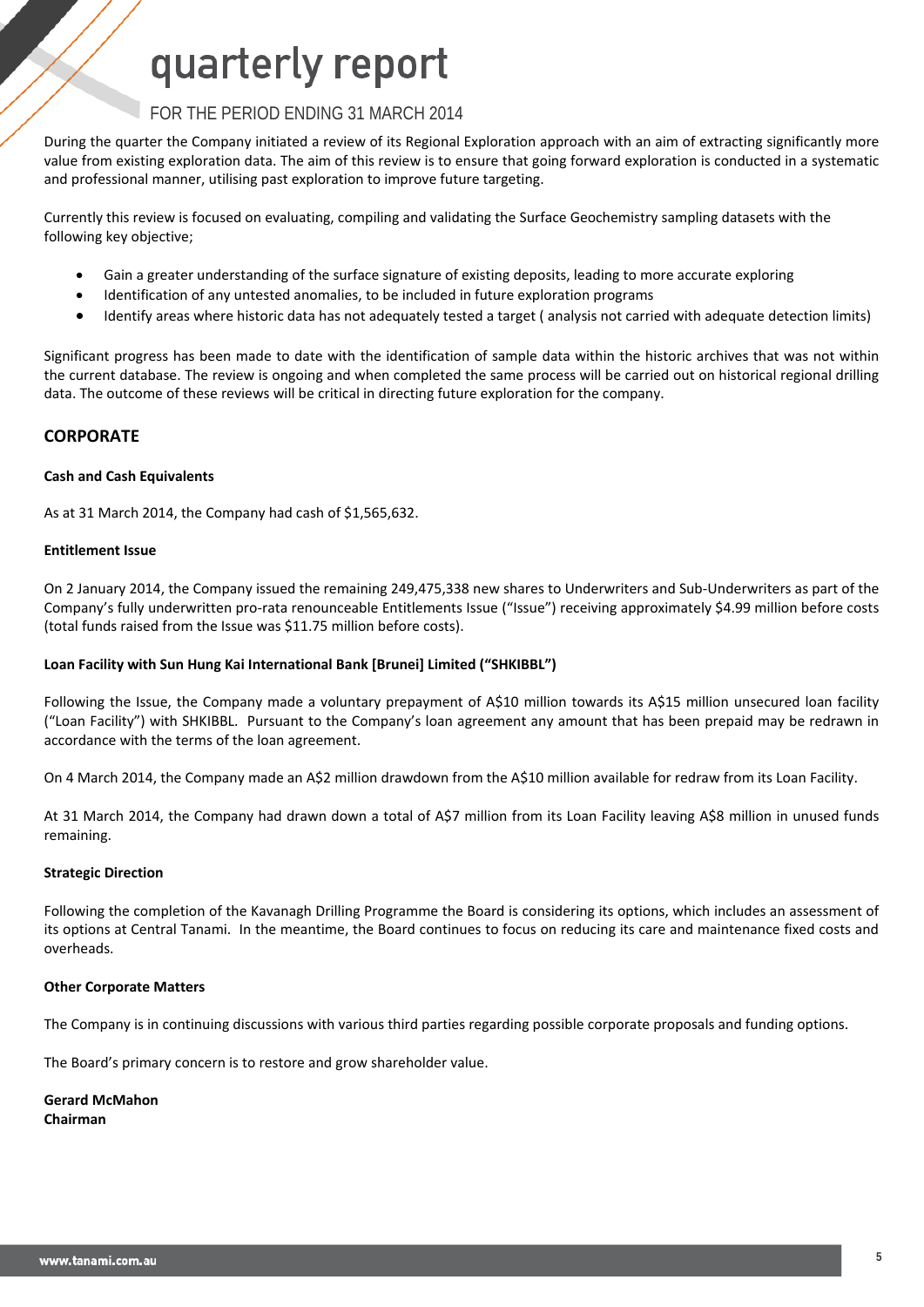FOR THE PERIOD ENDING 31 MARCH 2014

**Table 3: Kavanagh Significant Intercepts**

| Hole ID         | Collar<br>Easting | Collar<br><b>Northing</b> | Collar<br>RL | Collar<br>Dip | Collar<br>Azimuth | Max<br>Depth | Metres<br>From | Metres<br>To | Interval<br>Width | Grade | Gram<br>Metre |
|-----------------|-------------------|---------------------------|--------------|---------------|-------------------|--------------|----------------|--------------|-------------------|-------|---------------|
|                 |                   |                           |              |               |                   |              | 211.6          | 212          | 0.4               | 2.19  | 0.9           |
|                 |                   |                           |              |               |                   |              | 237            | 237.4        | 0.4               | 24.8  | 9.9           |
|                 |                   |                           |              |               |                   |              | 244            | 245          | $\mathbf{1}$      | 4.88  | 4.9           |
|                 |                   |                           |              |               |                   |              | 249            | 250          | $\mathbf{1}$      | 3.69  | 3.7           |
| <b>CYUG1044</b> | 74880             | 50105                     | 3166         | $-33$         | 20                | 357.35       | 254.2          | 254.6        | 0.38              | 2.19  | 0.8           |
|                 |                   |                           |              |               |                   |              | 255.5          | 256          | 0.5               | 3.7   | 1.9           |
|                 |                   |                           |              |               |                   |              | 261            | 262          | $\mathbf{1}$      | 2.52  | 2.5           |
|                 |                   |                           |              |               |                   |              | 338.9          | 339.3        | 0.4               | 2.59  | $1.0\,$       |
|                 |                   |                           |              |               |                   |              | 270            | 270.4        | 0.4               | $7.4$ | 3.0           |
| <b>CYUG1045</b> | 74869             | 50105                     | 3166         | -44           | 13.1              | 450.2        | 304.4          | 304.7        | 0.3               | 2.07  | 0.6           |
|                 |                   |                           |              |               |                   |              | 403            | 404          | $\mathbf{1}$      | 2.42  | 2.4           |
|                 |                   |                           |              |               |                   |              | 456            | 456.3        | 0.3               | 2.13  | 0.6           |
|                 |                   |                           |              |               |                   |              | 471.9          | 472.2        | 0.3               | 2.34  | 0.7           |
| CYUG1046        | 74880             | 50105                     | 3166         | $-51$         | 18                | 710.85       | 558            | 559          | $\mathbf{1}$      | 2.52  | $2.5\,$       |
|                 |                   |                           |              |               |                   |              | 653            | 654          | $\mathbf{1}$      | 4.73  | 4.7           |
|                 |                   |                           |              |               |                   |              | 180.5          | 182          | 1.5               | 7.4   | 11.1          |
| <b>CYUG1047</b> | 74869             | 50105                     | 3166         | $-32$         | 11                | 280.2        | 200.53         | 201          | 0.47              | 22.4  | 10.5          |
|                 |                   |                           |              |               |                   |              | 210.8          | 211.2        | 0.39              | 21.1  | 8.2           |
|                 |                   |                           |              |               |                   |              | 199.9          | 204.2        | 4.3               | 5.6   | 24.0          |
| <b>CYUG1048</b> | 74869             | 50105                     | 3166         | $-27.5$       | 12.5              | 227.92       | 225.5          | 226          | 0.5               | 3.82  | 1.9           |
| <b>CYDD208</b>  | 75049             | 50054                     | 3393         | $-58$         | 001               | 567.8        | 517            | 519          | 2.0               | 81.6  | 163.7         |
|                 |                   |                           |              |               |                   |              | 478            | 479.0        | 0.95              | 2.3   | 2.2           |
|                 |                   |                           |              |               |                   |              | 504            | 504.5        | 0.5               | 2.2   | 1.1           |
| CYDD0216        | 75049             | 50569                     | 3413         | -66           | 173               | 582.4        | 512.8          | 513.2        | 0.36              | 3.35  | 1.2           |
|                 |                   |                           |              |               |                   |              | 526.6          | 530.1        | 3.6               | 5.6   | 20            |
| CYDD0217        | 75049             | 50568                     | 3413         | $-54$         | 169.5             | 501          | 410            | 411          | $\mathbf{1}$      | 17.2  | 17.2          |
|                 |                   |                           |              |               |                   |              | 418            | 418.3        | 0.3               | 4.69  | 1.4           |
| CYDD0217        | 75049             | 50568                     | 3413         | $-54$         | 169.5             | 501.1        | 436            | 438          | $\overline{2}$    | 8.4   | 16.8          |
|                 |                   |                           |              |               |                   |              | 450            | 454          | $\overline{4}$    | 2.93  | 11.7          |
|                 |                   |                           |              |               |                   |              | 407.7          | 408          | 0.3               | 25.1  | 7.5           |
|                 |                   |                           |              |               |                   |              | 418            | 420          | 2.0               | 22.1  | 44.2          |
| CYDD0219        | 75049             | 50569                     | 3413         | $-52$         | 171.5             | 501.2        | 421.8          | 422.7        | 0.9               | 8.0   | 7.2           |
|                 |                   |                           |              |               |                   |              | 433.5          | 434          | 0.5               | 3.06  | 1.5           |
|                 |                   |                           |              |               |                   |              | 437.4          | 438.1        | 0.7               | 37.9  | 26.5          |
|                 |                   |                           |              |               |                   |              | 445            | 446          | 1.0               | 311   | 311           |
| CYDD0220        | 75230             | 50100                     | 3392         | $-62$         | 355.5             | 1200         | 749.9          | 750.3        | 0.4               | 77.2  | 30.9          |

#### **Notes to accompany Table 2**

1. Collar Northing, Easting and Azimuth are all in Local Grid coordinates. Collar RL is relative to AHD. Collar coordinates may vary upon final survey.<br>2. Standard analyses is by 50g fire assay with AAS finish or screen fi

2. Standard analyses is by 50g fire assay with AAS finish or screen fired 1kg assay with AAS finish where grades are above 5g/t Au.

3. Samples are of half diamond NQ2 core samples.

4. No cutting of grades has been applied. Assays are rounded to nearest 0.1g/t.

5. Intervals are all down hole length.

6. Cut-off of for reporting as significant results is greater than  $2g/t$ <br>7. Shaded intervals have been previously reported

Shaded intervals have been previously reported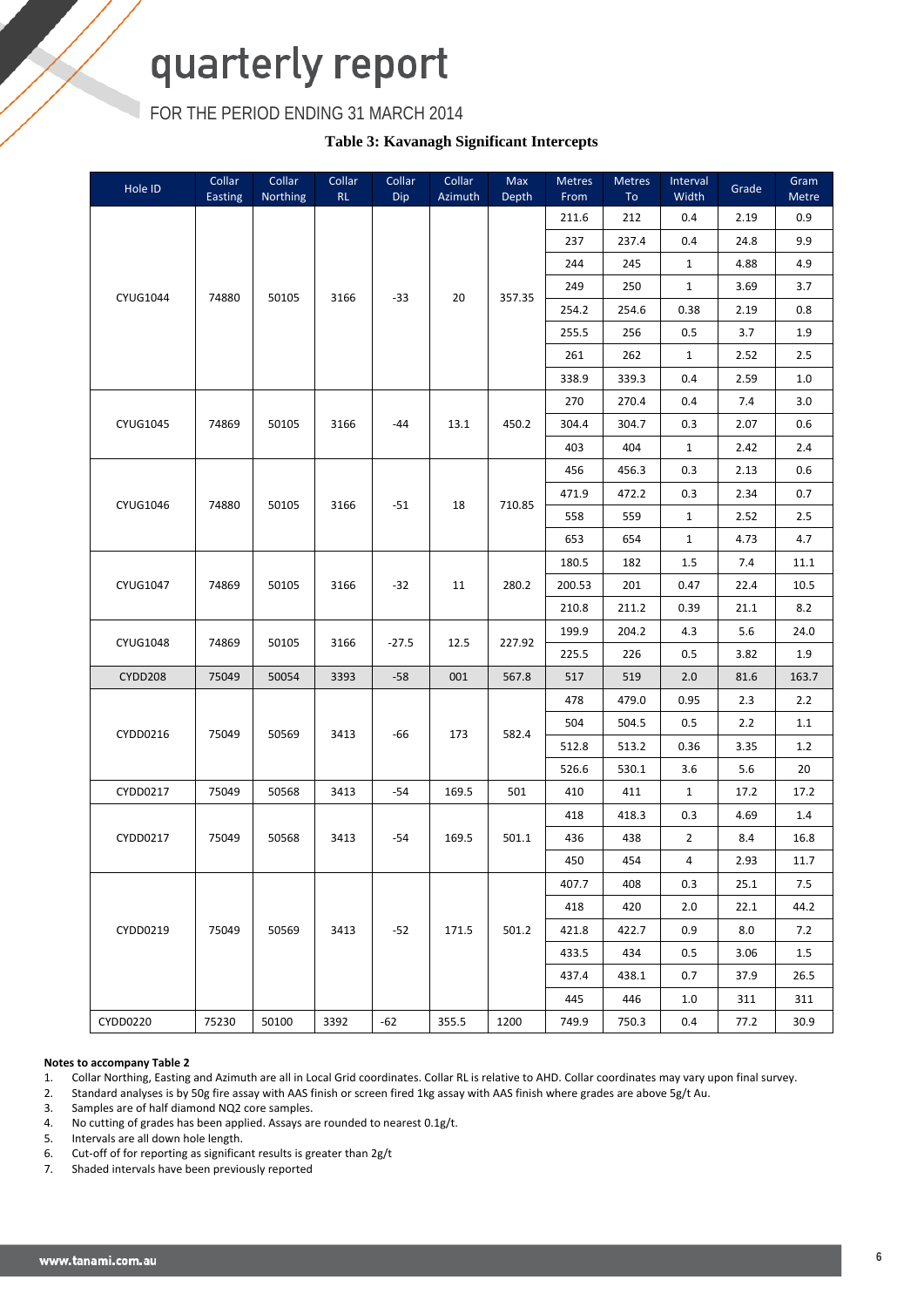FOR THE PERIOD ENDING 31 MARCH 2014

#### **Mineral Resources**

#### **Table 4: Tanami Gold NL Mineral Resources as at 30 April 2014**

|                      |                 | <b>Resource Category</b> |               |                  |          |                                |                 |          |               |               |          |               |  |
|----------------------|-----------------|--------------------------|---------------|------------------|----------|--------------------------------|-----------------|----------|---------------|---------------|----------|---------------|--|
|                      | <b>Measured</b> |                          |               | <b>Indicated</b> |          |                                | <b>Inferred</b> |          |               | <b>Total</b>  |          |               |  |
| Project              |                 | Grade,                   |               |                  | Grade    | <b>Tonnes</b><br><b>Ounces</b> |                 |          | Grade         |               |          | Grade         |  |
|                      | <b>Tonnes</b>   | $g/t$ Au                 | <b>Ounces</b> | <b>Tonnes</b>    | $g/t$ Au |                                |                 | $g/t$ Au | <b>Ounces</b> | <b>Tonnes</b> | $g/t$ Au | <b>Ounces</b> |  |
| <b>WTP</b>           | 482             | 2.8                      | 44            | 1,079            | 6.0      | 208                            | 1,446           | 5.8      | 271           | 2,931         | 5.6      | 523           |  |
| <b>CTP</b>           | 6,730           | 3                        | 648           | 9,491            | 3        | 954                            | 9,279           | 3        | 1,022         | 25,500        | 3        | 2,625         |  |
| Sub Total            | 7,212           | 3.0                      | 692           | 10,570           | 3.4      | 1,162                          | 10,725          | 3.7      | 1,293         | 28,431        | 3.4      | 3,148         |  |
| <b>CTP Stockpile</b> | 1.700           | 0.9                      | 48            |                  |          |                                |                 |          |               | 1,700         | 0.9      | 48            |  |
| Total                | 8,912           | 2.6                      | 740           | 10,570           | 3.4      | 1,162                          | 10,725          | 3.7      | 1,293         | 30,131        | 3.3      | 3,196         |  |

#### **Notes to accompany Table 4**

1. WTP is Western Tanami Prospect and CTP is Central Tanami Project.<br>2. Resource estimations completed using MineMan, Vulcan, Surnac, I

Resource estimations completed using MineMap, Vulcan, Surpac, Datamine and Micromine software packages comprising a combination of ellipsoidal inverse distance and ordinary kriging grade interpolation methods.

3. Variable gold assay top cuts were applied based on geostatistical parameters and historical production reconciliation.

4. Resources reported above relevant cut-offs based on economic extractions, varying between 0.7g/t Au and 5.0g/t Au block model grade.

5. Stockpile figures from previously reported Otter Gold Mines NL 2001 Mineral Resource estimate less recorded treatment by Newmont Asia Pacific.<br>6. Tonnes and ounces rounded to the nearest thousand and grade rounded to 0.

Tonnes and ounces rounded to the nearest thousand and grade rounded to 0.1g/t Au. Rounding may affect tallies.

7. The information in this report pertaining to Mineral Resources for the Central Tanami Project was compiled by Mr Bill Makar (MAusIMM), Consultant Geologist – Tanami Gold NL, Mr Michael Thomson (MAusIMM), Principal Geologist for Tanami Gold NL, Mr Steven Nicholls (MAIG), former Senior Geologist for Tanami Gold NL, Mrs Claire Hillyard (MAusIMM), Resource Geologist for Tanami Gold NL, Mr Mark Drabble (MAusIMM) – Principal Consultant Geologist, Optiro Pty Ltd and Mr Peter Ball (MAusIMM), Director of Datageo Geological Consultants. Mr Makar, Mr Thomson, Mr Nicholls, Mrs Hillyard, Mr Drabble and Mr Ball have sufficient experience which is relevant to the style of mineralisation and type of deposit under consideration to qualify as Competent Persons as defined in the December 2004 edition of the Australasian Code for Reporting of Exploration Results, Mineral Resources and Ore Reserves (JORC Code). Mr Makar, Mr Thomson, Mr Nicholls, Mrs Hillyard, Mr Drabble and Mr Ball consent to the inclusion in this report of the matters based on their information in the form and context in which it annears.

#### **Table 5: Western Tanami Project Mineral Resources as at 30 April 2014**

|                   |               | <b>Resource Category</b> |               |                  |          |         |                                |        |               |               |          |               |
|-------------------|---------------|--------------------------|---------------|------------------|----------|---------|--------------------------------|--------|---------------|---------------|----------|---------------|
|                   |               | <b>Measured</b>          |               | <b>Indicated</b> |          |         | <b>Inferred</b>                |        |               | <b>Total</b>  |          |               |
| <b>Deposit</b>    |               | Grade                    |               |                  | Grade    |         | <b>Tonnes</b><br><b>Ounces</b> | Grade  | <b>Ounces</b> | <b>Tonnes</b> | Grade    |               |
|                   | <b>Tonnes</b> | $g/t$ Au                 | <b>Ounces</b> | <b>Tonnes</b>    | $g/t$ Au |         |                                | g/t Au |               |               | $g/t$ Au | <b>Ounces</b> |
| Coyote            | 25,000        | 23.6                     | 19,000        | 338,300          | 11.7     | 127,000 | 382,500                        | 12.3   | 151,000       | 669,000       | 13.8     | 297,000       |
| Sandpiper         | 27,000        | 3.3                      | 3,000         | 455,000          | 4.1      | 59,000  | 635,000                        | 4.4    | 90,000        | 1,117,000     | 4.2      | 152,000       |
| Kookaburra        | 55,000        | 2.6                      | 5,000         | 286,000          | 2.4      | 22,000  | 353,000                        | 2.1    | 24,000        | 694,000       | 2.3      | 51,000        |
| <b>Pebbles</b>    |               |                          |               |                  |          |         | 76,000                         | 2.5    | 6,000         | 76,000        | 2.5      | 6,000         |
| <b>Stockpiles</b> | 375,000       | 1.4                      | 17,000        |                  |          |         |                                |        |               | 375,000       | 1.4      | 17,000        |
| Total             | 482,000       | 2.8                      | 44,000        | 1,079,300        | 6.0      | 208,000 | 1,446,500                      | 5.8    | 271,000       | 2,931,000     | 5.6      | 523,000       |

#### **Notes to accompany Table 5:**

1. The Western Tanami Project Resource estimations were completed using Micromine, Surpac and Datamine software, comprising inverse distance grade interpolation within block models constrained by 3D wireframed geological boundaries. The wireframes defining the mineralisation were based on structural, assay and lithological information.

2. Various top cuts have been applied to the drill hole samples based on lode domain analysis. Where top cuts were applied they ranged from 35g/t for Sandpiper, a range of 100- 250g/t for Coyote and 100 gram metres for Kavanagh.

3. The Mineral Resource Estimate is reported at a 2.0g/t Au lower cut-off for Coyote, a 5.0g/t Au Cut-off for Kavanagh and 1.0g/t for the remaining Resources.<br>4. Tonnes and ounces of gold are rounded to significant figures

Tonnes and ounces of gold are rounded to significant figures and grade is rounded to the nearest 0.1g/t Au. Rounding may affect tallies. Stockpile ounces rounded to nearest hundred.

5. Resource estimation for the Muttley and Kavanagh lodes was completed by Michael Thomson, full time employee and Principal Geologist of Tanami Gold, the resource estimation of the remaining Coyote and Sandpiper deposits was completed by Mr Steven Nicholls, former Senior Geologist of Tanami Gold NL. The Kookaburra Resource estimation was conducted by Mr Peter Ball, Director of Datageo Geological Consultants. The Pebbles Resource estimate was completed in 2007 by Mr Malcolm Titley of CSA Australia Pty Ltd.

6. Mr Thomson, Mr Nicholls (MAIG), Mr Ball (MAusIMM) and Mr Titley (MAusIMM, MAIG) qualify as Competent Persons as defined by the December 2004 edition of the Australasian Code for Reporting of Exploration Results, Mineral Resources and Ore Reserves (JORC Code) and consent to the inclusion in this report of the matters based on their information in the form and context in which it appears.

7. The resource presented in this table has not been depleted by 7,675 ounces mined between January 2013 and June 2013 from the Coyote Mine.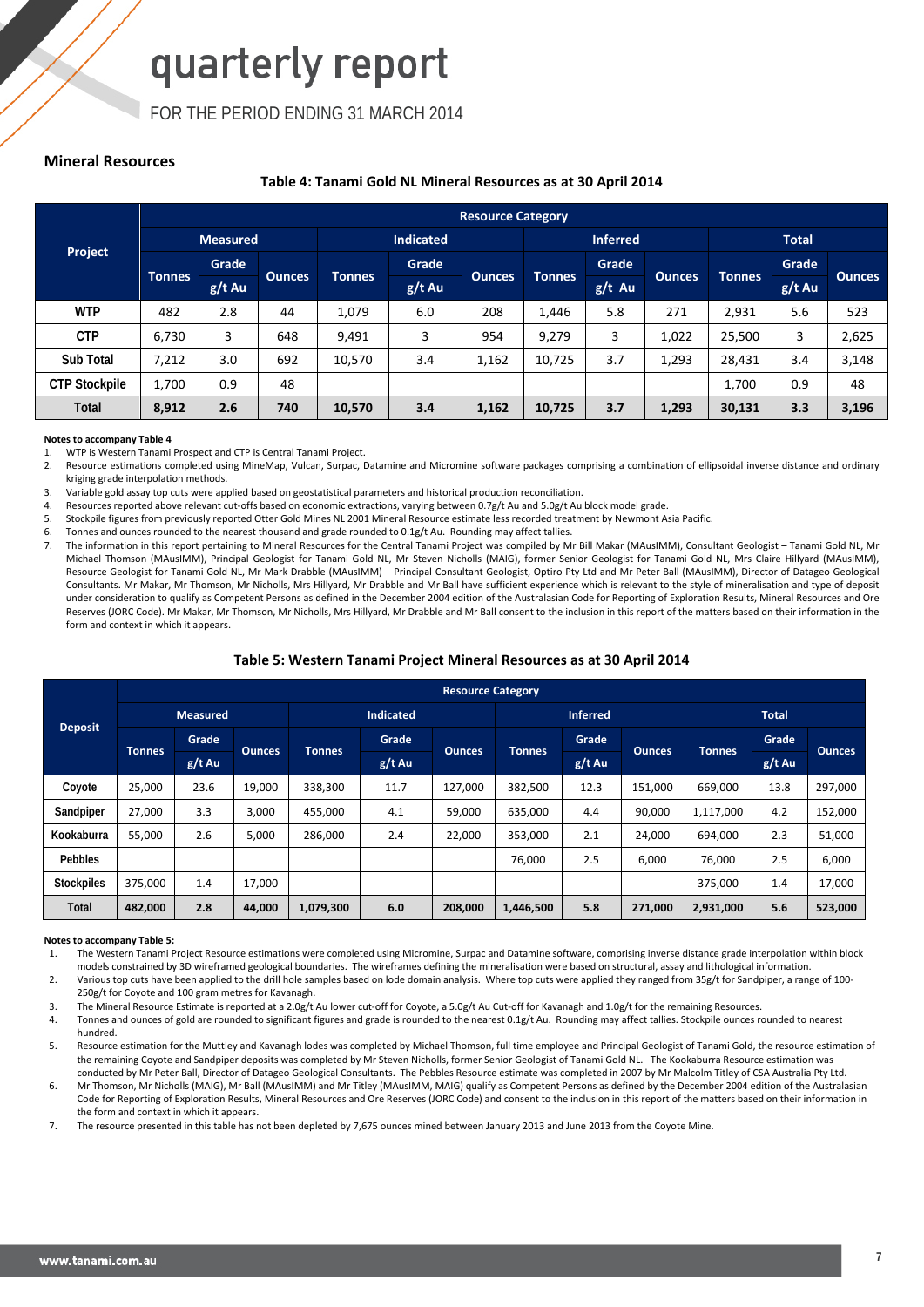FOR THE PERIOD ENDING 31 MARCH 2014

#### **Table 6 Schedule of mineral tenements- Western Australia**

|                       |                          | <b>WESTERN AUSTRALIA</b> |                    |                |
|-----------------------|--------------------------|--------------------------|--------------------|----------------|
| <b>WA (TGNL 100%)</b> | <b>Name</b>              | <b>Granted From</b>      | <b>Expiry Date</b> | <b>Blocks</b>  |
| E80/1481              | Balwina                  | 5/10/1993                | 4/10/2014          | 24             |
| E80/1483              | <b>Bold Hill</b>         | 16/04/1992               | 15/04/2014         | 15             |
| E80/1677              | <b>Slatey Creek</b>      | 15/03/1994               | 14/03/14*          | 32             |
| E80/1679              | Southside                | 15/03/1994               | 14/03/14*          | 18             |
| E80/1737              | Camel Hump               | 22/03/1994               | 21/03/14*          | 28             |
| E80/1905              | <b>Bald Hill Central</b> | 6/09/1994                | 5/09/2014          | 38             |
| E80/2036              | <b>Bald Hill North</b>   | 17/02/1995               | 16/02/14*          | 8              |
| E80/2133              | Killi Killi Hills        | 11/08/2004               | 10/08/2014         | 12             |
| E80/3238              | Afghan                   | 29/12/2004               | 28/12/13*          | $\overline{4}$ |
| E80/3378              | <b>Tent Hill East</b>    | 20/02/2006               | 19/02/14*          | $\overline{3}$ |
| E80/3388              | Olive                    | 15/05/2006               | 14/05/2015         | 35             |
| E80/3389              | Popeye                   | 15/05/2006               | 14/05/2015         | 35             |
| E80/3665              | <b>Border</b>            | 19/10/2007               | 18/10/2017         | 17             |
| E80/3845              | Lewis West               | 8/04/2008                | 7/04/2018          | 3              |
| E80/3846              | Camel                    | 8/04/2008                | 7/04/2018          | $\overline{2}$ |
| E80/3847              | Hutch's Find             | 8/04/2008                | 7/04/2018          | $\overline{4}$ |
| E80/4006              | Hermes                   | 20/11/2008               | 19/11/2014         | 64             |
| E80/4305              | Triton                   | 16/06/2010               | 15/06/2015         | 34             |
| E80/4306              | Apollo                   | 17/09/2010               | 16/09/2015         | 42             |
| E80/4307              | Argos                    | 17/09/2010               | 16/09/2015         | 88             |
|                       |                          |                          |                    |                |
| M80/559               | Coyote 1                 | 27/09/2005               | 26/09/2026         | 997 hectares   |
| M80/560               | Coyote 2                 | 27/09/2005               | 26/09/2026         | 998 hectares   |
| M80/561               | Coyote 3                 | 27/09/2005               | 26/09/2026         | 988 hectares   |
| M80/562 <sup>1</sup>  | Bald Hill 1              | 2/12/2005                | 1/12/2026          | 991 hectares   |
| M80/563 <sup>1</sup>  | Bald Hill 2              | 2/12/2005                | 1/12/2026          | 978 hectares   |
| M80/564 <sup>1</sup>  | Bald Hill 3              | 2/12/2005                | 1/12/2026          | 990 hectares   |

#### **WESTERN AUSTRALIA TOTAL 1,703 km²**

\* Application for Extension of term lodged.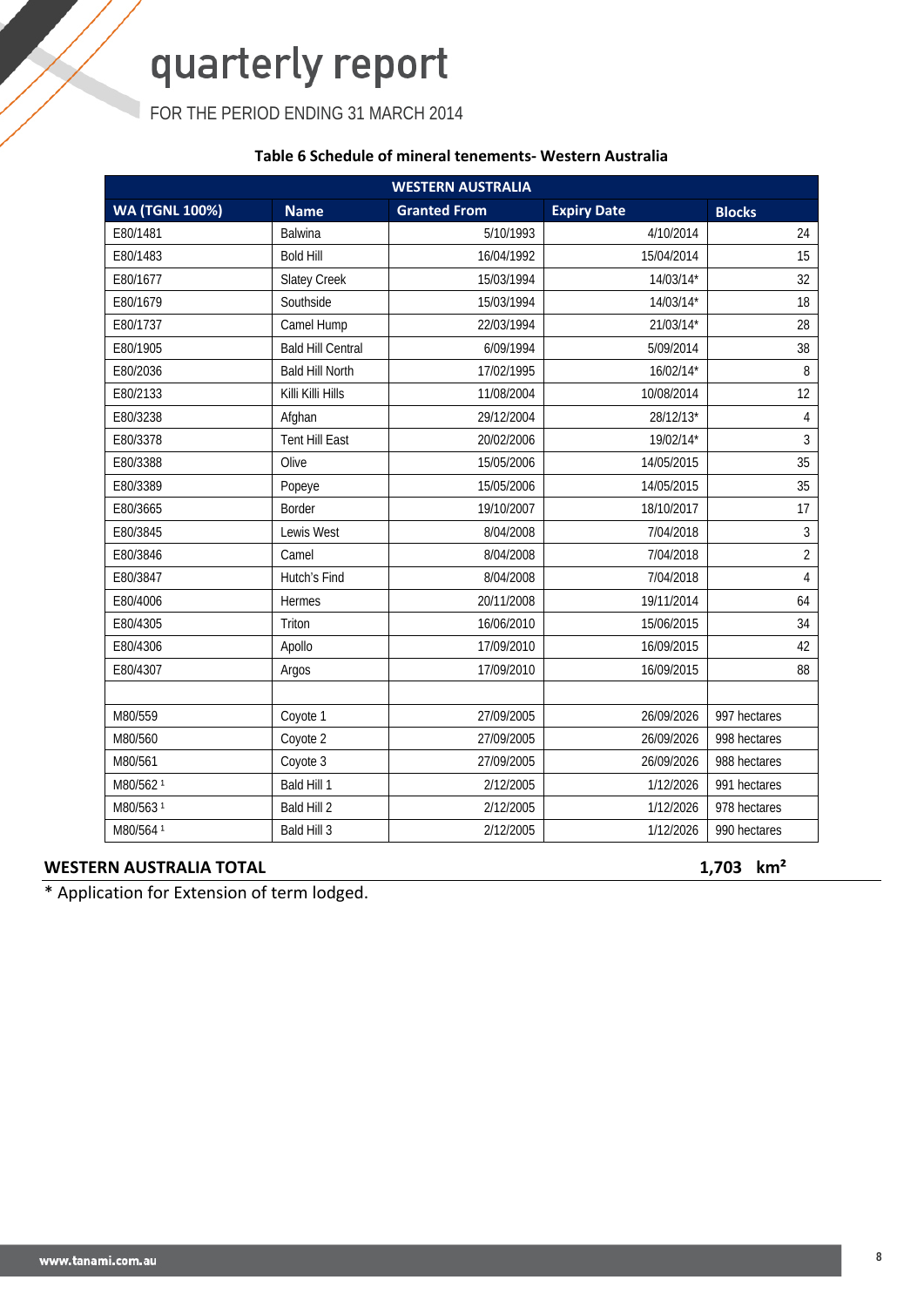FOR THE PERIOD ENDING 31 MARCH 2014

| <b>NORTHERN TERRITORY</b>         |                                |                     |                    |                |  |  |
|-----------------------------------|--------------------------------|---------------------|--------------------|----------------|--|--|
| <b>CENTRAL TANAMI (TGNL 100%)</b> | <b>Name</b>                    | <b>Granted From</b> | <b>Expiry Date</b> | <b>Blocks</b>  |  |  |
| EL8797                            | Gamma                          | 9/09/1999           | 25/08/2014         | $\overline{2}$ |  |  |
| EL9763                            | Red Hills                      | 24/07/00            | 23/07/2015         | $\overline{7}$ |  |  |
| EL9843                            | Chapmans Hill                  | 27/03/06            | 31/12/2015         | 21             |  |  |
| EL10355                           | Red Hills North                | 04/06/01            | 3/06/2015          | 4              |  |  |
| EL10411                           | Tanami Downs North             | 04/06/01            | 3/06/2015          | $\overline{7}$ |  |  |
| EL22061                           | Farrands Hill South            | 27/03/06            | 31/12/2015         | 13             |  |  |
| EL22229                           | <b>Question Mark Bore East</b> | 08/06/01            | 7/06/2015          | 8              |  |  |
| EL22378                           | Question Mark Bore Far<br>East | 08/06/01            | 7/06/2015          | 6              |  |  |
| EL23342                           | Coomarie                       | 38862               | 31/12/2015         | 8              |  |  |
| EL26925                           | Goanna 2                       | 25/01/2011          | 24/01/2015         | 60             |  |  |
| EL26926                           | <b>Black Hills 2</b>           | 25/01/2011          | 24/01/2015         | 204            |  |  |
| EL28282                           | Suplejack                      | 20/04/2011          | 19/04/2017         | 35             |  |  |
| EL28474                           | Rushmore                       | 12/03/2013          | 11/03/2019         | 148            |  |  |
| EL(A)28283                        | Goat Creek 2                   | Application         |                    | 72             |  |  |
| EL(A)28613                        | Gamma East                     | Application         |                    | 123            |  |  |
| ML22934                           | Groundrush                     | 14/09/2001          | 13/09/2026         | 3950 hectares  |  |  |
| <b>MLS119</b>                     | Reward                         | 15/05/1964          | 31/12/1930         | 8 hectares     |  |  |
| <b>MLS120</b>                     | No. 1 South                    | 15/05/1964          | 31/12/1930         | 8 hectares     |  |  |
| <b>MLS121</b>                     | No. 2 South                    | 15/05/1964          | 31/12/1930         | 8 hectares     |  |  |
| <b>MLS122</b>                     | No. 3 South                    | 15/05/1964          | 31/12/1930         | 8 hectares     |  |  |
| <b>MLS123</b>                     | No. 4 South                    | 15/05/1964          | 31/12/1930         | 8 hectares     |  |  |
| <b>MLS124</b>                     | No. 1 North                    | 15/05/1964          | 31/12/1930         | 8 hectares     |  |  |
| <b>MLS125</b>                     | No. 2 North                    | 15/05/1964          | 31/12/1930         | 8 hectares     |  |  |
| <b>MLS126</b>                     | No. 3 North                    | 15/05/1964          | 31/12/1930         | 8 hectares     |  |  |
| <b>MLS127</b>                     | No. 4 North                    | 15/05/1964          | 31/12/1930         | 8 hectares     |  |  |
| <b>MLS128</b>                     | No. 5 North                    | 15/05/1964          | 31/12/1930         | 7 hectares     |  |  |
| <b>MLS129</b>                     | No. 6 North                    | 15/05/1964          | 31/12/1930         | 8 hectares     |  |  |
| <b>MLS130</b>                     | East Block                     | 15/05/1964          | 31/12/1930         | 8 hectares     |  |  |
| <b>MLS131</b>                     | No. 5 South                    | 15/05/1964          | 31/12/1930         | 8 hectares     |  |  |
| <b>MLS132</b>                     | No. 6 South                    | 15/05/1964          | 31/12/1930         | 8 hectares     |  |  |
| <b>MLS133</b>                     | South-East Block               | 15/05/1964          | 31/12/1930         | 8 hectares     |  |  |
| <b>MLS153</b>                     | Tanami Extended                | 5/10/1990           | 4/10/2015          | 1000 hectares  |  |  |
| <b>MLS167</b>                     | Matilda                        | 13/10/1995          | 31/12/2020         | 1877 hectares  |  |  |
| <b>MLS168</b>                     | Enterprise                     | 13/10/1995          | 31/12/2020         | 712 hectares   |  |  |
| MLS(A)172                         | Crusade                        | Application         |                    | 3946 hectares  |  |  |
| <b>MLS180</b>                     | Molech                         | 18/11/1998          | 31/12/2022         | 804 hectares   |  |  |

#### **Table 7 Schedule of Mineral Tenements- Northern Territory**

**NORTHERN TERRITORY TOTAL 2,268 KM²**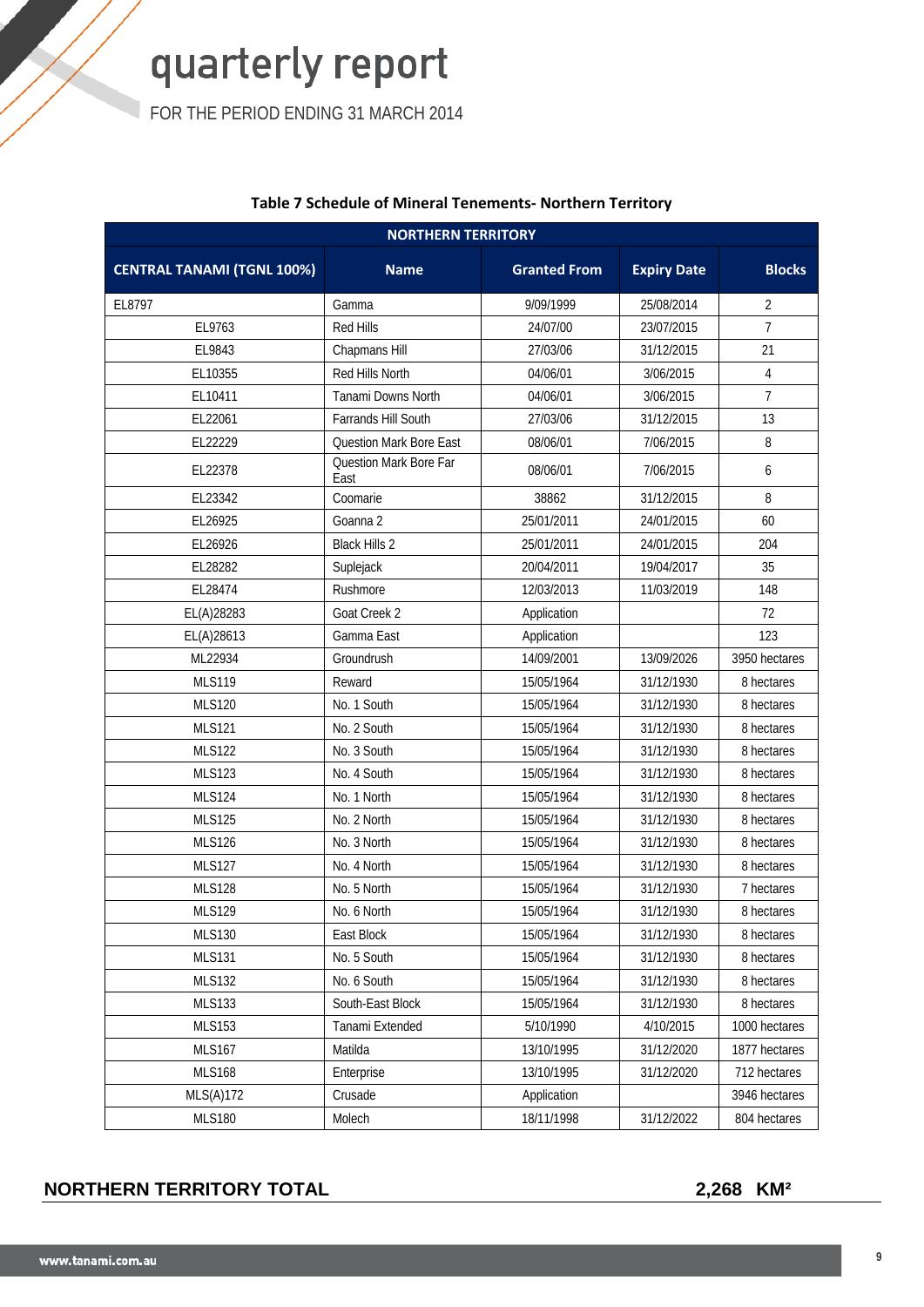FOR THE PERIOD ENDING 31 MARCH 2014

#### *Competent Person Statement*

*The information in this report that relates to all Mineral Resources other than the Kavanagh April 2014 Resource is based on information compiled*  by Mr Michael Thomson, a full time employee and Principal Geologist of Tanami Gold NL. Mr Thomson is a member of the Australasian Institute of *Mining and Metallurgy and has sufficient experience which is relevant to the style of mineralisation and type of deposit under consideration to qualify as a Competent Person as defined in the December 2004 edition of the Australasian Code for Reporting of Exploration Results, Mineral Resources and Ore Reserves (JORC Code). Mr Thomson consents to the inclusion in this report of the matters based on his information in the form and context in which they appear. This information was prepared and first disclosed under the JORC Code 2004. It has not been updated since to comply with the JORC Code 2012 on the basis that the information has not materially changed since it was last reported.*

*The information in this report that relates to Kavanagh April 2014 Mineral Resource, Geological Data and Exploration Results is based on, and fairly represents information and supporting documentation compiled by Mr Michael Thomson, a full time employee of Tanami Gold NL. Mr Thomson is a Member of The Australian Institute of Geoscientists and has sufficient experience which is relevant to the style of mineralisation and type of deposit under consideration and to the activity which he is undertaking to qualify as Competent Person as defined in the 2012 Edition of the "Australasian Code for Reporting of Exploration Results, Mineral Resources and Ore Reserves". Mr Thomson consents to the inclusion in this report of the matters based on his information in the form and context in which they appear.*

| <b>Criteria</b>            | <b>JORC Code explanation</b>                                                                                                                                                                                                                                                                                                                      | <b>Commentary</b>                                                                                                                                                                                                                                                                                                                                                                                                                                                                                                           |
|----------------------------|---------------------------------------------------------------------------------------------------------------------------------------------------------------------------------------------------------------------------------------------------------------------------------------------------------------------------------------------------|-----------------------------------------------------------------------------------------------------------------------------------------------------------------------------------------------------------------------------------------------------------------------------------------------------------------------------------------------------------------------------------------------------------------------------------------------------------------------------------------------------------------------------|
| <b>Sampling techniques</b> | Nature and quality of sampling (eg cut<br>channels, random chips, or specific<br>specialised industry standard measurement<br>tools appropriate to the minerals under<br>investigation, such as down hole gamma<br>sondes, or handheld XRF instruments, etc).<br>These examples should not be taken as<br>limiting the broad meaning of sampling. | Tanami Gold utilised Diamond drilling<br>during the drilling of the Kavanagh<br>Resource. Holes were generally angled to<br>grid north (from underground) and grid<br>south (from Surface)<br>Core was sampled a 1 metre intervals or to<br>geological contacts. A minimal sample<br>length of 0.3m was applied<br>All core from within approximately 50m of<br>the Kavanagh mineralisation is sampled,<br>beyond this point core is selected for<br>sampling by the onsite geologists based on<br>geological observations. |
|                            | Include reference to measures taken to<br>ensure sample representivity and the<br>appropriate calibration of any measurement<br>tools or systems used.                                                                                                                                                                                            | To ensure representivity half core samples<br>were always taken from the same side of<br>the core for each hole (western half of core<br>retained)                                                                                                                                                                                                                                                                                                                                                                          |
|                            | Aspects of the determination of<br>mineralisation that are Material to the<br>Public Report.                                                                                                                                                                                                                                                      | To reduce issues related to sampling coarse<br>gold, where visible gold has been identified                                                                                                                                                                                                                                                                                                                                                                                                                                 |

#### **Table 8: JORC Section 1: Sampling Technique and Data**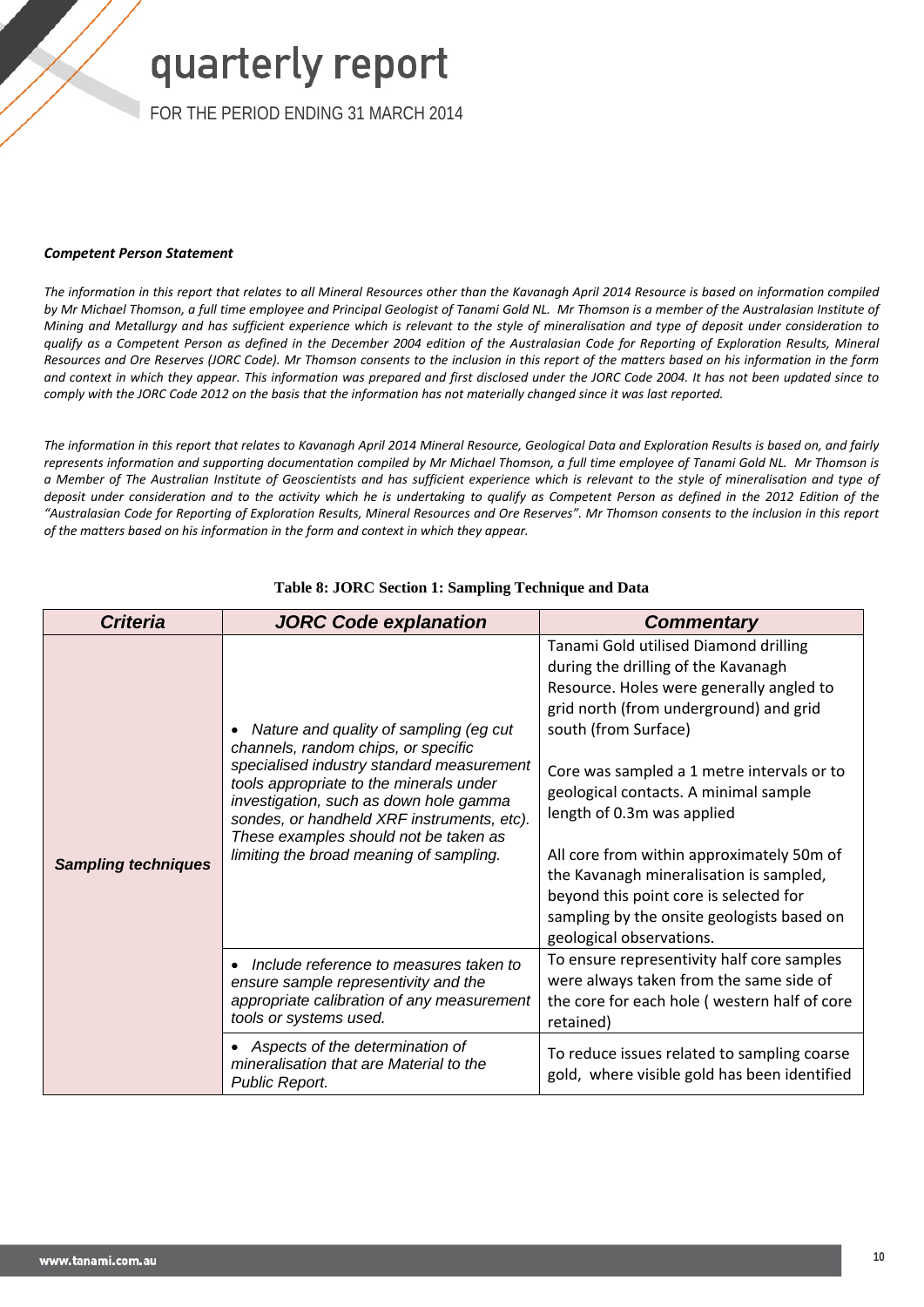| <b>Criteria</b>              | <b>JORC Code explanation</b>                                                                                                                                                                                                                                                                                                                                                                                                                                                                                               | <b>Commentary</b>                                                                                                                                                                                                                                                                                                                                                                                                           |
|------------------------------|----------------------------------------------------------------------------------------------------------------------------------------------------------------------------------------------------------------------------------------------------------------------------------------------------------------------------------------------------------------------------------------------------------------------------------------------------------------------------------------------------------------------------|-----------------------------------------------------------------------------------------------------------------------------------------------------------------------------------------------------------------------------------------------------------------------------------------------------------------------------------------------------------------------------------------------------------------------------|
|                              | In cases where 'industry standard' work<br>$\bullet$<br>has been done this would be relatively<br>simple (eg 'reverse circulation drilling was<br>used to obtain 1 m samples from which 3<br>kg was pulverised to produce a 30 g<br>charge for fire assay'). In other cases more<br>explanation may be required, such as<br>where there is coarse gold that has<br>inherent sampling problems. Unusual<br>commodities or mineralisation types (eg<br>submarine nodules) may warrant<br>disclosure of detailed information. | during geological inspections 2 feldspar<br>flushes are inserted after these sample into<br>the same sample stream at the laboratory<br>to limit the chance of contamination of<br>subsequent samples.<br>Where visible gold is identified the sample<br>has an additional 1 kilogram Screen Fire<br>Assay to reduce the effect coarse gold has<br>on smaller sample sizes.<br>All samples that report greater than 5g/t Au |
|                              |                                                                                                                                                                                                                                                                                                                                                                                                                                                                                                                            | within the target area are selected for<br>additional 1 kilogram screen Fire Assays.                                                                                                                                                                                                                                                                                                                                        |
| <b>Drilling techniques</b>   | Drill type (eg core, reverse circulation,<br>open-hole hammer, rotary air blast, auger,<br>Bangka, sonic, etc) and details (eg core<br>diameter, triple or standard tube, depth of<br>diamond tails, face-sampling bit or other<br>type, whether core is oriented and if so, by<br>what method, etc).                                                                                                                                                                                                                      | #Diamond drilling carried out was with NQ2<br>sized equipment with standard tube. Some<br>intervals at the top of the hole were drilled<br>with HQ3 sized core until competent rock<br>was intercepted<br># Core was orientated with a Reflex<br>orientation Tool (bottom of core)                                                                                                                                          |
|                              | Method of recording and assessing core<br>$\bullet$<br>and chip sample recoveries and results<br>assessed.                                                                                                                                                                                                                                                                                                                                                                                                                 | #Core recovery is logged for every metre as<br>a percentage. Recoveries for this program<br>have been in excess of 90%.                                                                                                                                                                                                                                                                                                     |
| <b>Drill sample recovery</b> | Measures taken to maximise sample<br>recovery and ensure representative nature<br>of the samples.                                                                                                                                                                                                                                                                                                                                                                                                                          | # During drilling in broken ground where<br>core loss is possible drillers have adjusted<br>the drill technique to ensure maximum<br>recovery is obtained. As greater than 90%<br>of the sample on average has been<br>recovered these samples are representative<br>of the material being sampled.                                                                                                                         |
|                              | Whether a relationship exists between<br>$\bullet$<br>sample recovery and grade and whether<br>sample bias may have occurred due to<br>preferential loss/gain of fine/coarse<br>material.                                                                                                                                                                                                                                                                                                                                  | #At Coyote (Kavanagh) no relationship<br>exists between sample recovery and grade                                                                                                                                                                                                                                                                                                                                           |
|                              | Whether core and chip samples have<br>been geologically and geotechnically<br>logged to a level of detail to support<br>appropriate Mineral Resource estimation,<br>mining studies and metallurgical studies.                                                                                                                                                                                                                                                                                                              | All diamond core was logged for recovery,<br>RQD, Geology and structure.<br>Core logging has been done to an<br>appropriate level to support Mineral<br><b>Resource Estimation</b>                                                                                                                                                                                                                                          |
| Logging                      | Whether logging is qualitative or<br>quantitative in nature. Core (or costean,<br>channel, etc) photography.                                                                                                                                                                                                                                                                                                                                                                                                               | Core was photographed by tray with both<br>wet and dry taken<br>Logging is quantitative in nature                                                                                                                                                                                                                                                                                                                           |
|                              | The total length and percentage of the<br>relevant intersections logged.                                                                                                                                                                                                                                                                                                                                                                                                                                                   | All diamond core was logged                                                                                                                                                                                                                                                                                                                                                                                                 |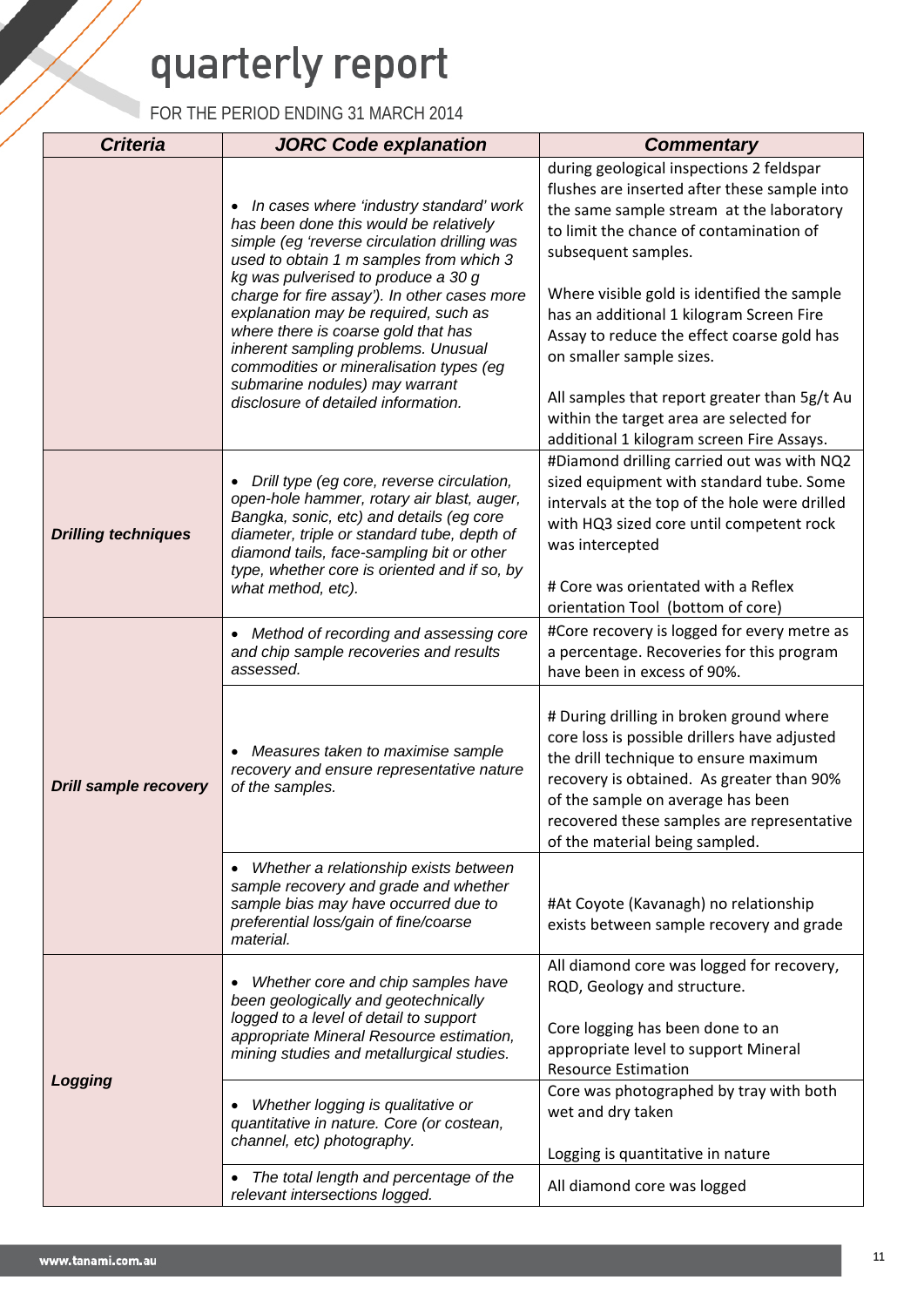| <b>Criteria</b>                                             | <b>JORC Code explanation</b>                                                                                                                                                           | <b>Commentary</b>                                                                                                                                                                                                                                                                                                             |
|-------------------------------------------------------------|----------------------------------------------------------------------------------------------------------------------------------------------------------------------------------------|-------------------------------------------------------------------------------------------------------------------------------------------------------------------------------------------------------------------------------------------------------------------------------------------------------------------------------|
|                                                             | If core, whether cut or sawn and<br>whether quarter, half or all core taken.                                                                                                           | Core is cut in half with an Almonte Core saw<br>onsite to either metre intervals or geological<br>contacts.<br>To ensure representivity standard protocol is<br>to sample the same side of the core for each<br>hole, retaining the western side of the core.                                                                 |
|                                                             | If non-core, whether riffled, tube<br>sampled, rotary split, etc and whether<br>sampled wet or dry.                                                                                    | Not applicable as only core samples taken                                                                                                                                                                                                                                                                                     |
| <b>Sub-sampling</b><br>techniques and<br>sample preparation | For all sample types, the nature, quality<br>and appropriateness of the sample<br>preparation technique.                                                                               | The sample preparation used is believed to be<br>industry standard for gold mineralisation<br>with adequate sample sizes taken to correctly<br>represent gold mineralisation based on the<br>style of mineralisation and thickness of<br>mineralisation.                                                                      |
|                                                             | Quality control procedures adopted for<br>all sub-sampling stages to maximise<br>representivity of samples.                                                                            | All samples are submitted to an accredited<br>commercial laboratory with standard<br>reference material to ensure accuracy of<br>results. An average of 1:20 field blanks and<br>1 in 25 standard reference material are<br>inserted.<br>The laboratory also runs its own internal<br>checks that are reported to the company |
|                                                             |                                                                                                                                                                                        | for verification.<br>Detailed procedures are in place for all<br>sampling processes onsite while the<br>commercial laboratory also has procedures<br>to ensure representivity of samples is<br>maintained.                                                                                                                    |
|                                                             | • Measures taken to ensure that the<br>sampling is representative of the in situ<br>material collected, including for instance<br>results for field duplicate/second-half<br>sampling. | No field duplicates have been carried out to<br>date due to this process consuming the<br>complete core and not leaving any core for<br>future geological observations. This process<br>is scheduled for after geological<br>observations are complete.                                                                       |
|                                                             | Whether sample sizes are appropriate<br>to the grain size of the material being<br>sampled.                                                                                            | Due to the variable nature of coarse gold,<br>all results in the Kavanagh drilling program<br>that return greater than 5 g/t are selected<br>for additional 1kg screen fire assay.                                                                                                                                            |
| <b>Quality of assay data</b><br>and laboratory tests        | The nature, quality and appropriateness<br>$\bullet$<br>of the assaying and laboratory procedures<br>used and whether the technique is<br>considered partial or total.                 | The techniques used for gold analysis is a<br>50 gram fire assay or 1000 gram screen fire<br>assay with atomic absorption finish. Both<br>analytical techniques provide total gold<br>content.                                                                                                                                |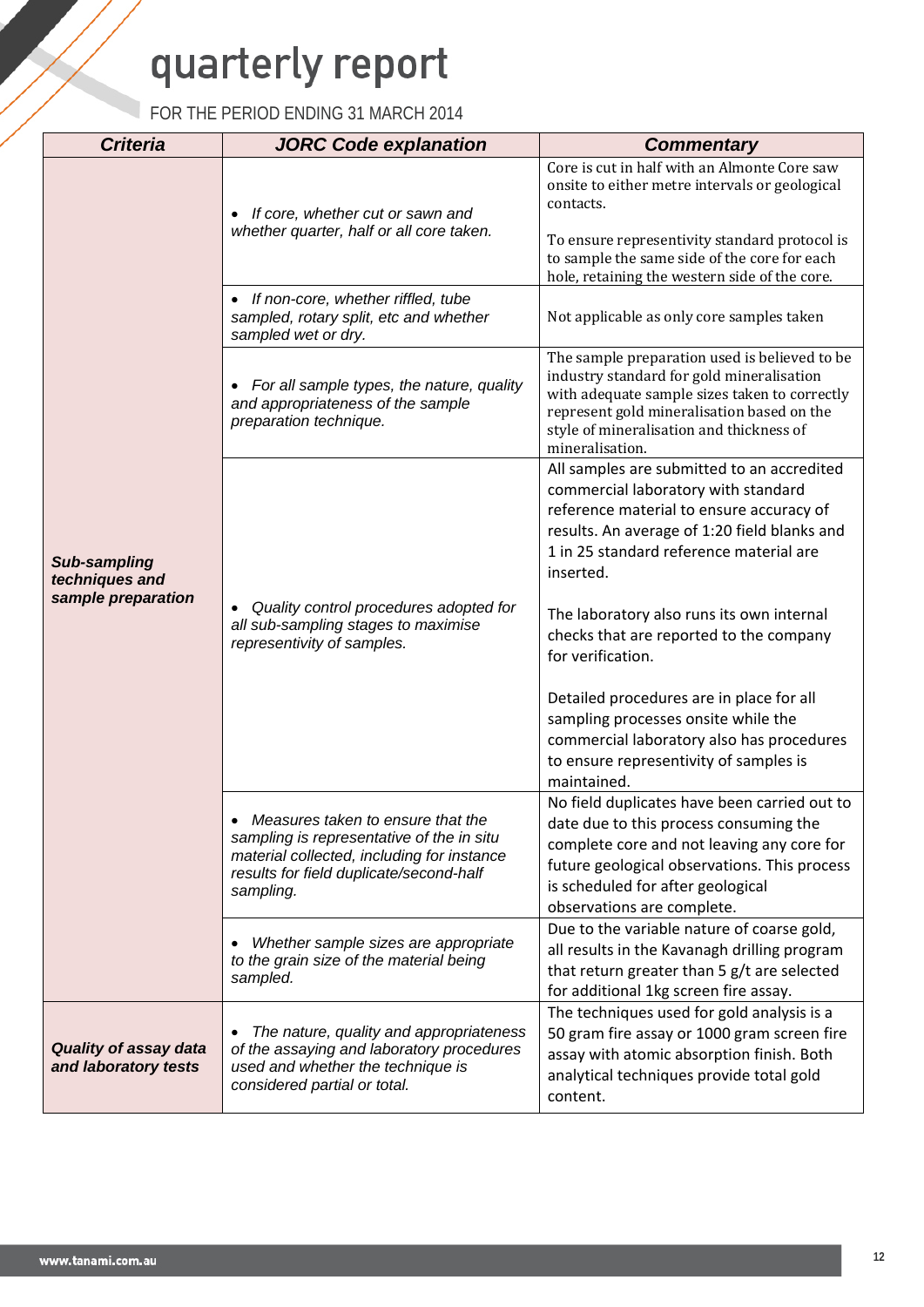| <b>Criteria</b>                                    | <b>JORC Code explanation</b>                                                                                                                                                                                                                                 | <b>Commentary</b>                                                                                                                                                                                                                                                                                                                                                                                                                       |
|----------------------------------------------------|--------------------------------------------------------------------------------------------------------------------------------------------------------------------------------------------------------------------------------------------------------------|-----------------------------------------------------------------------------------------------------------------------------------------------------------------------------------------------------------------------------------------------------------------------------------------------------------------------------------------------------------------------------------------------------------------------------------------|
|                                                    | For geophysical tools, spectrometers,<br>$\bullet$<br>handheld XRF instruments, etc, the<br>parameters used in determining the<br>analysis including instrument make and<br>model, reading times, calibrations factors<br>applied and their derivation, etc. | No additional tools used for analysis                                                                                                                                                                                                                                                                                                                                                                                                   |
|                                                    | Nature of quality control procedures<br>$\bullet$<br>adopted (eg standards, blanks, duplicates,<br>external laboratory checks) and whether<br>acceptable levels of accuracy (ie lack of<br>bias) and precision have been established.                        | TGNL submit an average of 1 standard and 1<br>blank every 25 samples with the addition of<br>further blank material when coarse gold is<br>logged. All results received to date have<br>fallen within adequate ranges of the<br>expected values. No duplicates or<br>laboratory checks have been performed.                                                                                                                             |
|                                                    | The verification of significant<br>$\bullet$<br>intersections by either independent or<br>alternative company personnel.                                                                                                                                     | Significant intersections have not been<br>verified by an external partly to date.                                                                                                                                                                                                                                                                                                                                                      |
|                                                    | The use of twinned holes.                                                                                                                                                                                                                                    | No diamond twinning has been done to<br>date.                                                                                                                                                                                                                                                                                                                                                                                           |
| <b>Verification of</b><br>sampling and<br>assaying | Documentation of primary data, data<br>entry procedures, data verification, data<br>storage (physical and electronic) protocols.                                                                                                                             | The majority of data is recorded digitally<br>and archived. All physical copies remain<br>archived onsite, the majority are scanned<br>and digitally stored.<br>All relevant procedures exist for data entry,<br>data verification and data storage                                                                                                                                                                                     |
|                                                    | Discuss any adjustment to assay data.<br>$\bullet$                                                                                                                                                                                                           | Where present Screen fire assays are the<br>preferred value for any particular sample,<br>and are consider more accurate than the<br>50gm Fire Assay. On average screen fire<br>assay received to date have returned<br>marginally higher grades than the 50gm Fire<br>assay                                                                                                                                                            |
| <b>Location of data</b><br>points                  | Accuracy and quality of surveys used to<br>$\bullet$<br>locate drill holes (collar and down-hole<br>surveys), trenches, mine workings and<br>other locations used in Mineral Resource<br>estimation.                                                         | All collar points have been surveyed in the<br>local mine grid.<br>A combination of singleshot, multishot and<br>high accuracy north seeking gyro surveys<br>have been carried out downhole for all<br>holes drilled to date.<br>Mine workings support this approach with<br>good accuracy achieved with historical<br>drilling at Coyote<br>None of the holes listed in this report have<br>been used in a Mineral Resource estimation |
|                                                    | Specification of the grid system used.<br>$\bullet$                                                                                                                                                                                                          | The grid used is the Local Coyote Mine Grid<br>which has a direct transformation to GDA<br>94 - MGA Zone 52.                                                                                                                                                                                                                                                                                                                            |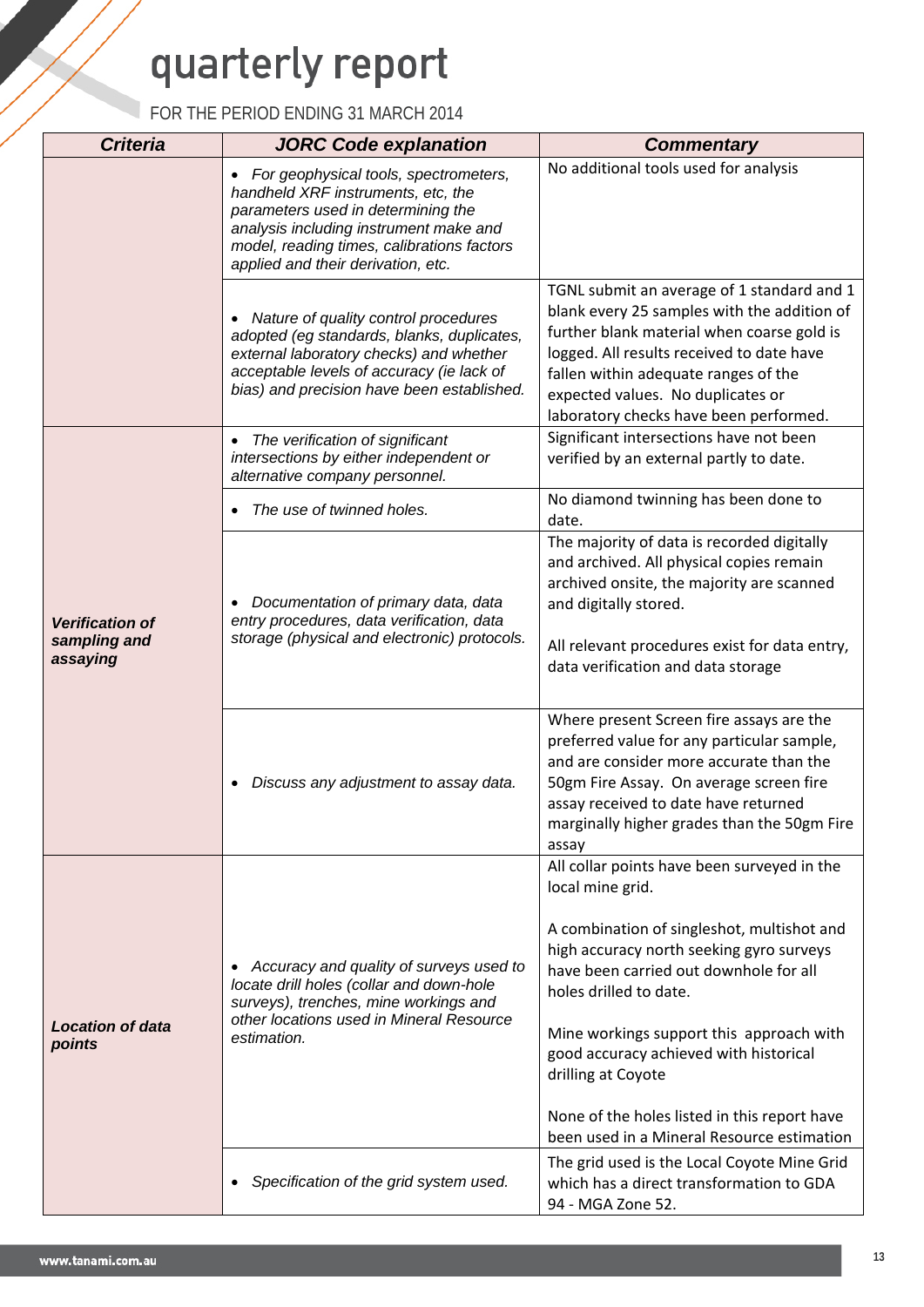| <b>Criteria</b>                            | <b>JORC Code explanation</b>                                                                                                                                                                                                                | <b>Commentary</b>                                                                                                                                                                                                      |  |
|--------------------------------------------|---------------------------------------------------------------------------------------------------------------------------------------------------------------------------------------------------------------------------------------------|------------------------------------------------------------------------------------------------------------------------------------------------------------------------------------------------------------------------|--|
|                                            | Quality and adequacy of topographic<br>$\bullet$<br>control.                                                                                                                                                                                | The surface topography has been surveyed<br>to a high level of accuracy                                                                                                                                                |  |
|                                            | • Data spacing for reporting of Exploration<br>Results.                                                                                                                                                                                     | The data spacing varies within the Kavanagh<br>Mineralisation from 100m on the                                                                                                                                         |  |
| Data spacing and<br>distribution           | Whether the data spacing and<br>distribution is sufficient to establish the<br>degree of geological and grade continuity<br>appropriate for the Mineral Resource and<br>Ore Reserve estimation procedure(s) and<br>classifications applied. | extremities to approximately 50m in the<br>better defined regions. This drill spacing is<br>deemed adequate for an Inferred Resource<br>as good geological continuity is present,<br>with acceptable grade continuity. |  |
|                                            | Whether sample compositing has been<br>applied.                                                                                                                                                                                             | Samples have not been composited at this<br>stage of interpretation                                                                                                                                                    |  |
| Orientation of data in                     | • Whether the orientation of sampling<br>achieves unbiased sampling of possible<br>structures and the extent to which this is<br>known, considering the deposit type.                                                                       | Where possible drilling is designed to<br>intercept mineralisation at high angles (as<br>close to perpendicular to mineralisation as<br>possible)<br>No orientation based sample bias has been                         |  |
| relation to geological<br><i>structure</i> | • If the relationship between the drilling<br>orientation and the orientation of key<br>mineralised structures is considered to<br>have introduced a sampling bias, this<br>should be assessed and reported if<br>material.                 | identified in the data<br>Due to the narrow nature of the Kavanagh<br>mineralisation all intervals have a true<br>width calculated prior to resource<br>estimation to ensure that no bias is carried<br>through.       |  |
| <b>Sample security</b>                     | The measures taken to ensure sample<br>security.                                                                                                                                                                                            | Samples are securely stored during the<br>transportation stages to the laboratories in<br>calico bags that are placed within larger<br>waterproof plastic bags that are cable-tied<br>prior to transport               |  |
| <b>Audits or reviews</b>                   | The results of any audits or reviews of<br>sampling techniques and data.                                                                                                                                                                    | No audit has been carried out on this<br>drilling program, previous drilling associated<br>with the Kavanagh Resource have been<br>externally reviewed with no significant<br>issues identified.                       |  |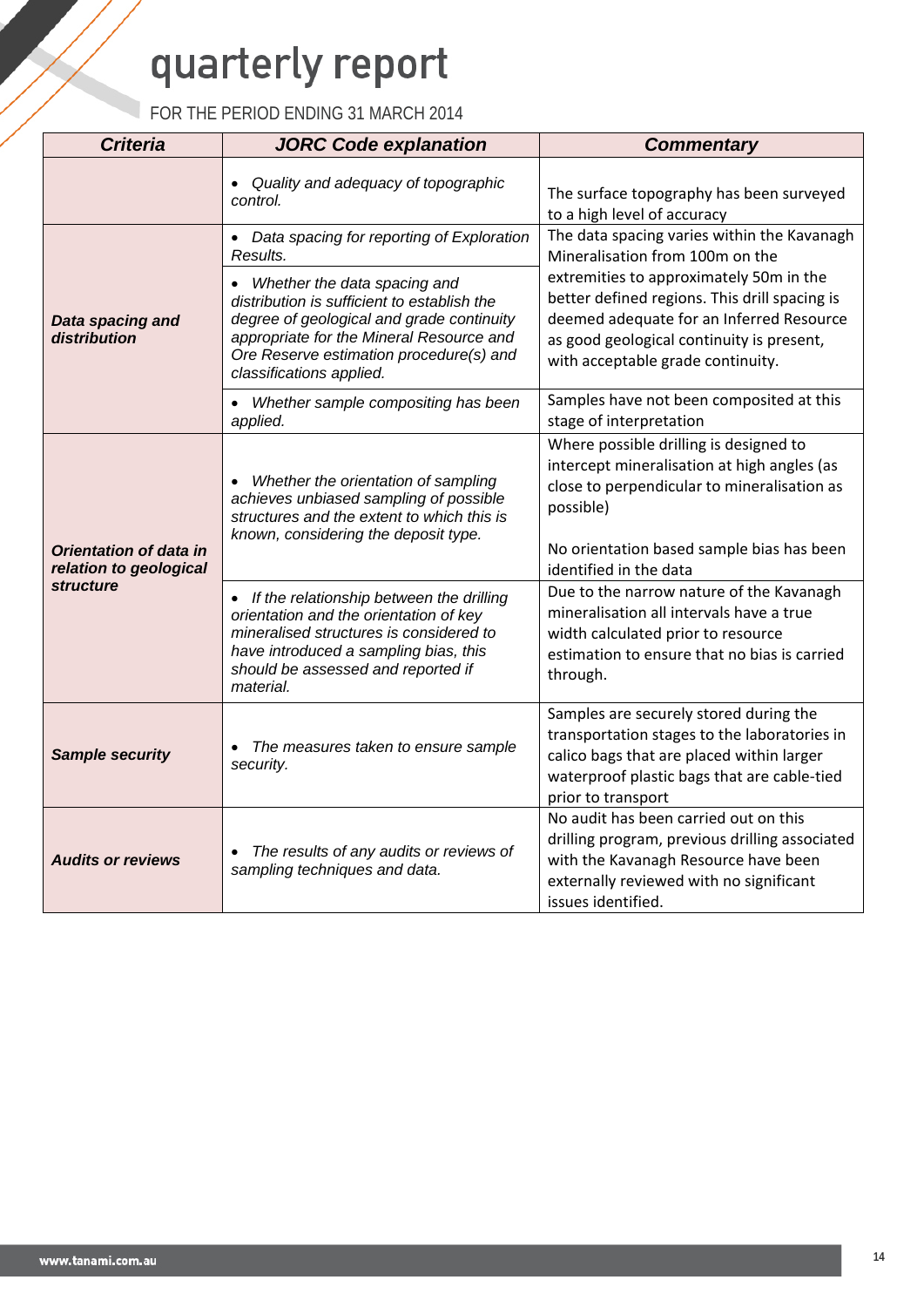FOR THE PERIOD ENDING 31 MARCH 2014

#### **Table 9: JORC Section 2: Reporting of Exploration Results**

| <b>Criteria</b>                                   | <b>JORC Code explanation</b>                                                                                                                                                                                                     | <b>Commentary</b>                                                                                                                                                                                                                                                                                                                                                                                                                                                        |
|---------------------------------------------------|----------------------------------------------------------------------------------------------------------------------------------------------------------------------------------------------------------------------------------|--------------------------------------------------------------------------------------------------------------------------------------------------------------------------------------------------------------------------------------------------------------------------------------------------------------------------------------------------------------------------------------------------------------------------------------------------------------------------|
|                                                   |                                                                                                                                                                                                                                  | Kavanagh is located within M80/559<br>which is registered to Tanami<br>Exploration, a wholly owned subsidiary of<br>Tanami Gold NL.                                                                                                                                                                                                                                                                                                                                      |
|                                                   | Type, reference name/number, location<br>and ownership including agreements or<br>material issues with third parties such as<br>joint ventures, partnerships, overriding<br>royalties, native title interests, historical sites, | The Kavanagh resource is subject to the<br>Coyote Mine Agreement dated 20 April<br>2005 with the Tjurabalan People.                                                                                                                                                                                                                                                                                                                                                      |
| <b>Mineral tenement and</b><br>land tenure status | wilderness or national park and<br>environmental settings.                                                                                                                                                                       | The Coyote Mining Lease is subject to<br>royalty provisions pursuant to the Sale<br>and Purchase Agreement dated 16<br>January 2004 between AngloGold<br>Australia Ltd, Tanami Exploration NL and<br>Tanami Gold NL.                                                                                                                                                                                                                                                     |
|                                                   | The security of the tenure held at the time<br>of reporting along with any known<br>impediments to obtaining a licence to<br>operate in the area.                                                                                | The tenement is in good standing and no<br>known impediments exist.                                                                                                                                                                                                                                                                                                                                                                                                      |
| <b>Exploration done by</b><br>other parties       | Acknowledgment and appraisal of<br>exploration by other parties.                                                                                                                                                                 | The Coyote deposit was discovered by<br>Anglo Gold Ashanti Pty Ltd in 1998<br>through follow-up of Au and As<br>geochemical anomalies that were<br>discovered by them as a result of wide-<br>spaced (500m spaced lines) shallow RAB<br>drilling in an area of transported<br>overburden. Tanami Gold NL acquired<br>the property as part of their extensive<br>Western Tanami Tenements in 2003.<br>Tanami Gold has carried out a<br>combination of open pit mining and |
|                                                   |                                                                                                                                                                                                                                  | underground mining at Coyote between<br>2005 and 2013.<br>Kavanagh, which is part of the Coyote                                                                                                                                                                                                                                                                                                                                                                          |
| Geology                                           | Deposit type, geological setting and style<br>of mineralisation.                                                                                                                                                                 | Deposit, is a vein hosted coarse gold<br>deposit hosted within turbiditic<br>sediments of the Killi Killi Formation that<br>forms part of the early Proterozoic<br>Tanami Orogeny.                                                                                                                                                                                                                                                                                       |
| <b>Drill hole Information</b>                     | • A summary of all information material to<br>the understanding of the exploration results<br>including a tabulation of the following<br>information for all Material drill holes:                                               | Refer to table 2                                                                                                                                                                                                                                                                                                                                                                                                                                                         |
|                                                   | o easting and northing of the drill hole collar                                                                                                                                                                                  | Refer to table 2                                                                                                                                                                                                                                                                                                                                                                                                                                                         |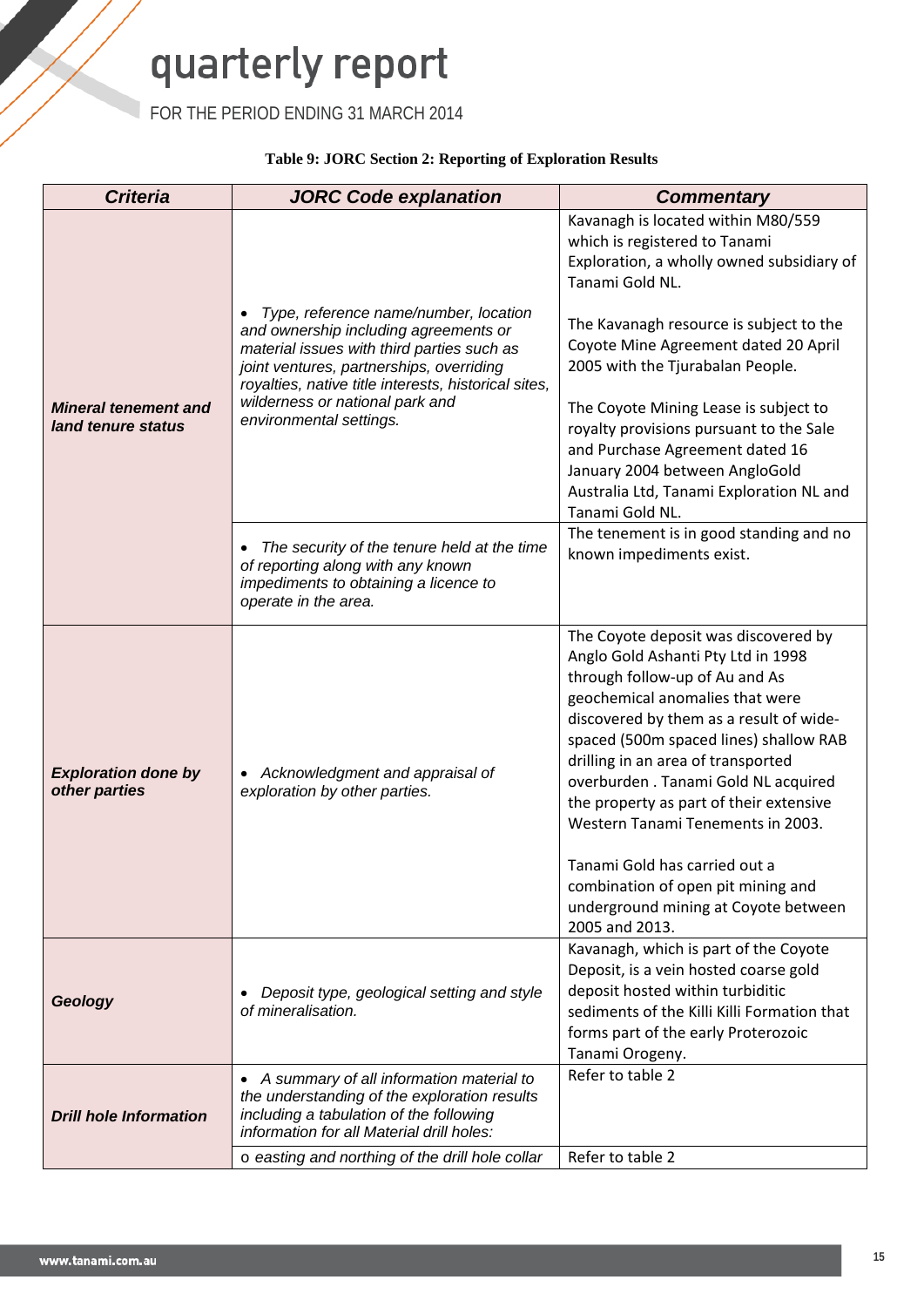| <b>Criteria</b><br><b>JORC Code explanation</b> |                                                                                                                                                                                                                                                                       | <b>Commentary</b>                                                                                                                                                                                                                                                                                                                                                                                                                                                                                                                                                                  |  |
|-------------------------------------------------|-----------------------------------------------------------------------------------------------------------------------------------------------------------------------------------------------------------------------------------------------------------------------|------------------------------------------------------------------------------------------------------------------------------------------------------------------------------------------------------------------------------------------------------------------------------------------------------------------------------------------------------------------------------------------------------------------------------------------------------------------------------------------------------------------------------------------------------------------------------------|--|
|                                                 | o elevation or RL (Reduced Level -                                                                                                                                                                                                                                    | Refer to table 2                                                                                                                                                                                                                                                                                                                                                                                                                                                                                                                                                                   |  |
|                                                 | elevation above sea level in metres) of the<br>drill hole collar                                                                                                                                                                                                      |                                                                                                                                                                                                                                                                                                                                                                                                                                                                                                                                                                                    |  |
|                                                 | $\circ$ dip and azimuth of the hole                                                                                                                                                                                                                                   | Refer to table 2                                                                                                                                                                                                                                                                                                                                                                                                                                                                                                                                                                   |  |
|                                                 | o down hole length and interception depth                                                                                                                                                                                                                             | Refer to table 2                                                                                                                                                                                                                                                                                                                                                                                                                                                                                                                                                                   |  |
|                                                 | o hole length.                                                                                                                                                                                                                                                        | Refer to table 2                                                                                                                                                                                                                                                                                                                                                                                                                                                                                                                                                                   |  |
|                                                 | • If the exclusion of this information is<br>justified on the basis that the information is<br>not Material and this exclusion does not<br>detract from the understanding of the report,<br>the Competent Person should clearly explain<br>why this is the case.      | Refer to table 2                                                                                                                                                                                                                                                                                                                                                                                                                                                                                                                                                                   |  |
|                                                 | In reporting Exploration Results,<br>weighting averaging techniques, maximum<br>and/or minimum grade truncations (eg<br>cutting of high grades) and cut-off grades are<br>usually Material and should be stated.                                                      | The high grades in the exploration results<br>have not been cut, where irregular<br>sample lengths have been taken, these<br>lengths have been clearly stated.                                                                                                                                                                                                                                                                                                                                                                                                                     |  |
| Data aggregation<br>methods                     | Where aggregate intercepts incorporate<br>short lengths of high grade results and<br>longer lengths of low grade results, the<br>procedure used for such aggregation should<br>be stated and some typical examples of such<br>aggregations should be shown in detail. | Due to narrow nature of Kavanagh<br>mineralisation intercepts rarely contain<br>more than 1 sample. In cases where this<br>does occur a maximum 1m internal<br>dilution is included and a minimum grade<br>of 5g/t is required for additional samples<br>before they are added to an intercept.<br>For example a 1 metre at 30g/t Au<br>results with a consecutive 1 metre at<br>2g/t result will not be aggregated and<br>reported as 1m @ 30g/t Au while a 1<br>metre at 30g/t Au results with a<br>consecutive 1 metre a 6g/t Au result<br>would be aggregated to 2m @ 18g/t Au |  |
|                                                 | The assumptions used for any reporting<br>of metal equivalent values should be clearly<br>stated.                                                                                                                                                                     | No metal equivalent values have been<br>used                                                                                                                                                                                                                                                                                                                                                                                                                                                                                                                                       |  |
|                                                 | These relationships are particularly<br>important in the reporting of Exploration<br>Results.                                                                                                                                                                         | All results stated in this report are<br>downhole.                                                                                                                                                                                                                                                                                                                                                                                                                                                                                                                                 |  |
| <b>Relationship between</b>                     | • If the geometry of the mineralisation with<br>respect to the drill hole angle is known, its<br>nature should be reported.                                                                                                                                           | True width not known at this point in<br>time                                                                                                                                                                                                                                                                                                                                                                                                                                                                                                                                      |  |
| mineralisation widths<br>and intercept lengths  | If it is not known and only the down hole<br>lengths are reported, there should be a clear<br>statement to this effect (eg 'down hole<br>length, true width not known').                                                                                              | High grade ore bodies such as Kavanagh<br>are sensitive to intercept thickness, as<br>such true width is calculated for all<br>intercepts and used in the resource<br>estimation stages with a grade x true<br>thickness calculation. This value is<br>subsequently estimated.                                                                                                                                                                                                                                                                                                     |  |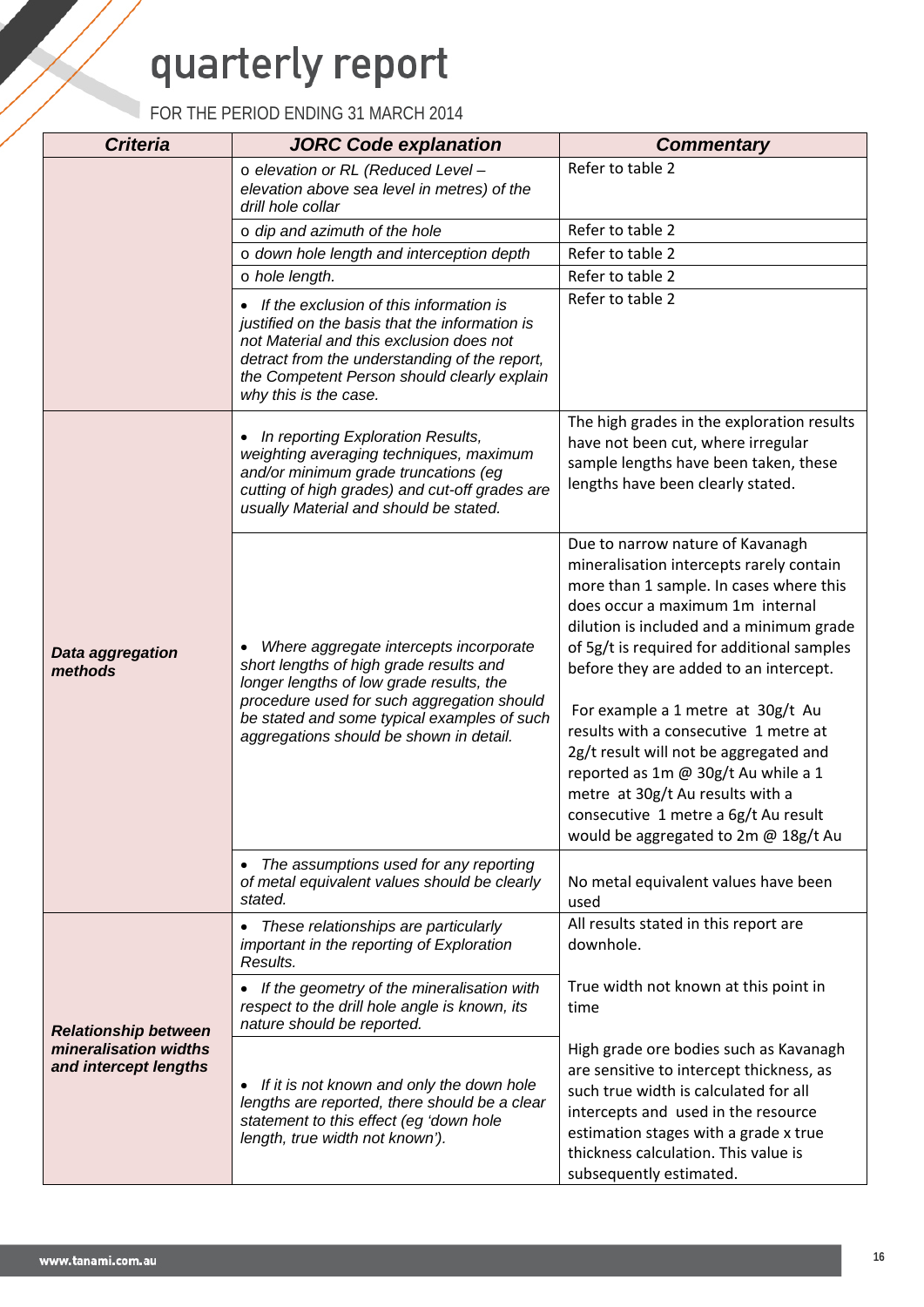| <b>Criteria</b>                              | <b>JORC Code explanation</b>                                                                                                                                                                                                                                                                                                                                                                                     | <b>Commentary</b>                                                                                                                                                                                                                 |
|----------------------------------------------|------------------------------------------------------------------------------------------------------------------------------------------------------------------------------------------------------------------------------------------------------------------------------------------------------------------------------------------------------------------------------------------------------------------|-----------------------------------------------------------------------------------------------------------------------------------------------------------------------------------------------------------------------------------|
| <b>Diagrams</b>                              | Appropriate maps and sections (with<br>scales) and tabulations of intercepts should<br>be included for any significant discovery<br>being reported These should include, but not<br>be limited to a plan view of drill hole collar<br>locations and appropriate sectional views.                                                                                                                                 | Refer to Figure 1-3                                                                                                                                                                                                               |
| <b>Balanced reporting</b>                    | Where comprehensive reporting of all<br>Exploration Results is not practicable,<br>representative reporting of both low and high<br>grades and/or widths should be practiced to<br>avoid misleading reporting of Exploration<br>Results.                                                                                                                                                                         | All results related to Kavanagh have been<br>reported.                                                                                                                                                                            |
| <b>Other substantive</b><br>exploration data | Other exploration data, if meaningful and<br>material, should be reported including (but<br>not limited to): geological observations;<br>geophysical survey results; geochemical<br>survey results; bulk samples - size and<br>method of treatment; metallurgical test<br>results; bulk density, groundwater,<br>geotechnical and rock characteristics;<br>potential deleterious or contaminating<br>substances. | All relevant exploration information has<br>been reported                                                                                                                                                                         |
|                                              | • The nature and scale of planned further<br>work (eg tests for lateral extensions or depth<br>extensions or large-scale step-out drilling).                                                                                                                                                                                                                                                                     | All planned drilling has currently been<br>completed at Coyote with the majority of<br>results returned. Some final check results                                                                                                 |
| <b>Further work</b>                          | Diagrams clearly highlighting the areas of<br>possible extensions, including the main<br>geological interpretations and future drilling<br>areas, provided this information is not<br>commercially sensitive.                                                                                                                                                                                                    | are still pending and if deemed significant<br>will be released at a later date.<br>No further drilling will be conducted until<br>a complete geological and mining review<br>is carried out and further drilling is<br>approved. |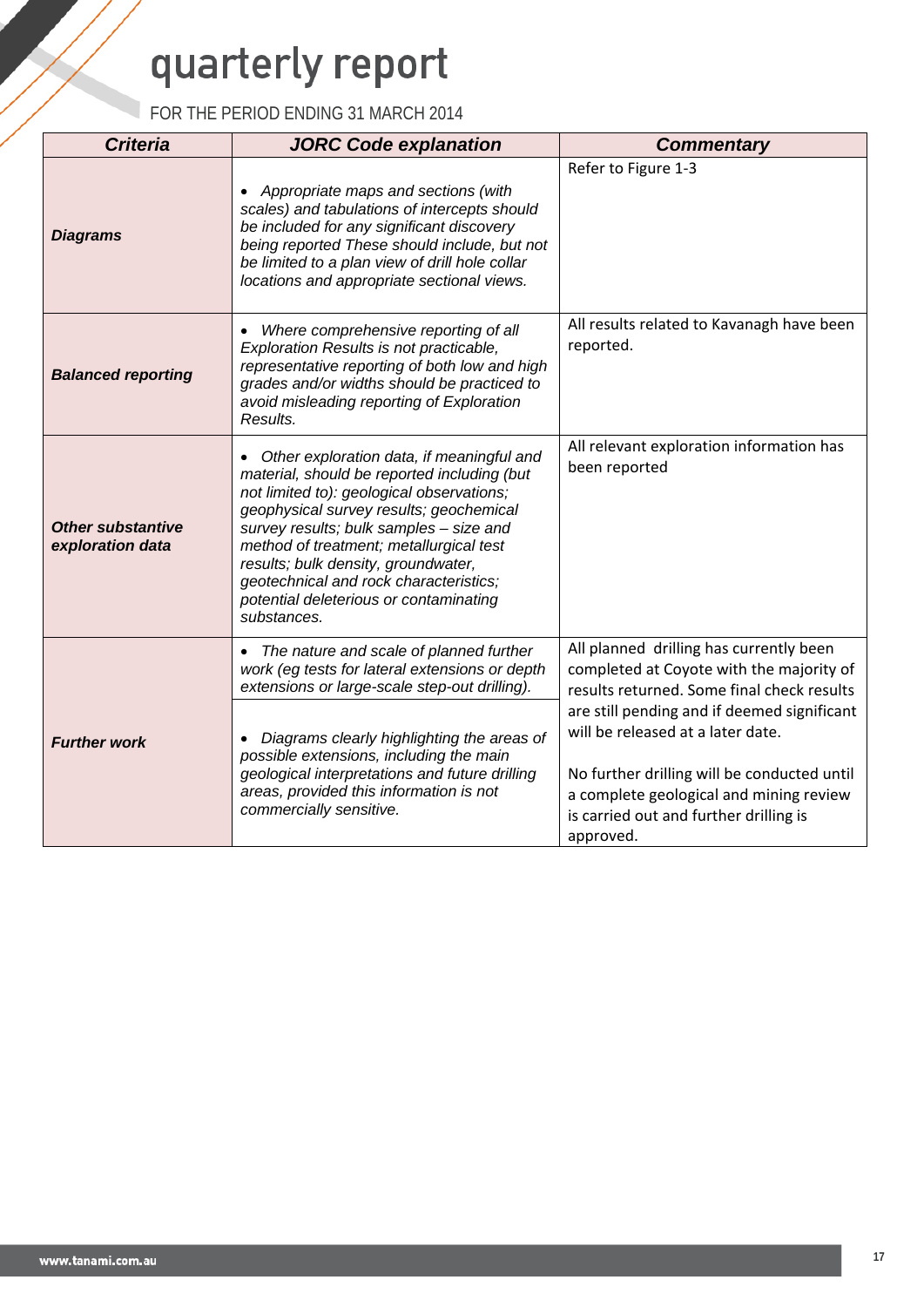FOR THE PERIOD ENDING 31 MARCH 2014

#### **Table 10 - JORC Section 3: Mineral Resources**

| <b>Criteria</b>              | <b>JORC Code explanation</b>                                                                                                                                                                                  | <b>Commentary</b>                                                                                                                                                                                                                                                                                                                                                           |  |
|------------------------------|---------------------------------------------------------------------------------------------------------------------------------------------------------------------------------------------------------------|-----------------------------------------------------------------------------------------------------------------------------------------------------------------------------------------------------------------------------------------------------------------------------------------------------------------------------------------------------------------------------|--|
|                              | • Measures taken to ensure that data has<br>not been corrupted by, for example,<br>transcription or keying errors, between its initial<br>collection and its use for Mineral Resource<br>estimation purposes. | Data sourced for this estimation is stored within<br>a SQL database that has inbuilt controls on data<br>entry. Subsequent checks are carried out<br>periodically to ensure the integrity of database<br>is maintained.                                                                                                                                                     |  |
| Database integrity           | Data validation procedures used.                                                                                                                                                                              | Data is validated in the SQL database and again<br>once the data is imported into Micromine<br>Modelling software. All aspects of the drilling is<br>check (collar coordinates, surveys, assays,<br>geological logging). Data is also validated in the<br>field with Gyro surveys carried out and re-<br>logging of all core at the end of the drilling<br>program          |  |
| Site visits                  | • Comment on any site visits undertaken by<br>the Competent Person and the outcome of<br>those visits.                                                                                                        | Site visits were conducted between October<br>2013 and March 2014 by the Competent Person<br>(Michael Thomson).                                                                                                                                                                                                                                                             |  |
|                              | • If no site visits have been undertaken<br>indicate why this is the case.                                                                                                                                    | Over 40 separate holes were inspected and<br>logging confirmed by the competent Person<br>during his visit.                                                                                                                                                                                                                                                                 |  |
|                              | Confidence in (or conversely, the<br>uncertainty of) the geological interpretation of<br>the mineral deposit.                                                                                                 | The geological sequence that hosts the<br>Kavanagh Mineral Resource consists of<br>predominately tubiditic sediments that are very<br>similar in appearance, within this sequence 2<br>recognizable marker units have been identified (<br>Marker Siltstone and Blue quartz marker) that<br>have enable a reasonably good geological<br>interpretation across drillholes.   |  |
| Geological<br>interpretation | Nature of the data used and of any<br>assumptions made.                                                                                                                                                       | Drill hole gold assay intersections in conjunction<br>with the geological logging of the drillholes has<br>formed the basis of the geological model.<br>Previous geological understanding from the<br>surrounding Coyote mine has also been utalised.                                                                                                                       |  |
|                              | The effect, if any, of alternative<br>$\bullet$<br>interpretations on Mineral Resource estimation.                                                                                                            | The geological model is an interpretation and as<br>such cannot be an absolute representation of<br>the actual geology. Additional drilling would<br>enhance the geological model but would<br>unlikely lead to major changes. Any alternate<br>interpretation would influence the<br>mineralisation as mineralisation is interpretation<br>is be predominately stratabound |  |
|                              | The use of geology in guiding and<br>controlling Mineral Resource estimation.                                                                                                                                 | Lithological interpretations for the basis for the<br>modelling                                                                                                                                                                                                                                                                                                             |  |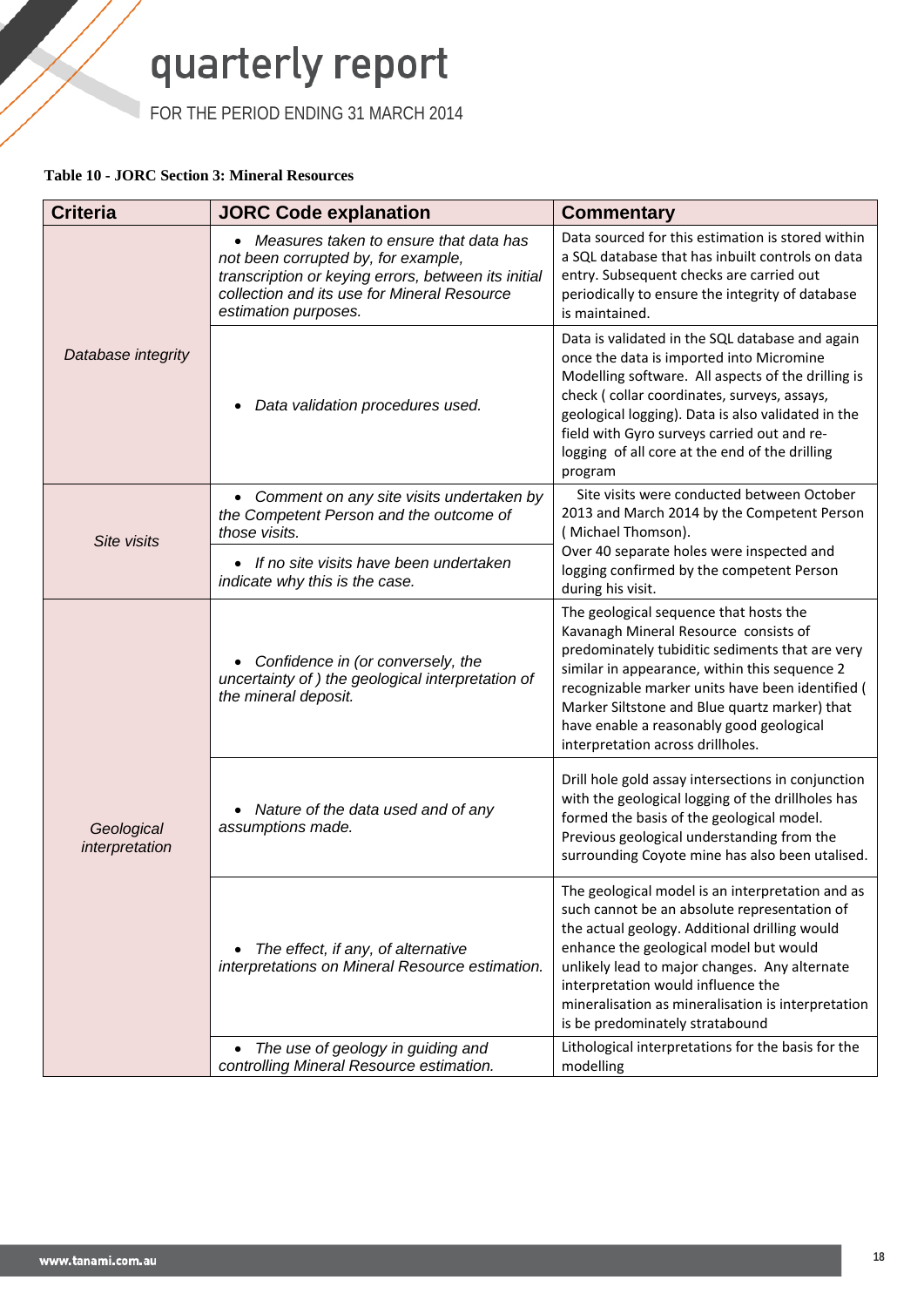FOR THE PERIOD ENDING 31 MARCH 2014

|                                                                                                                                                                                                                                 | The factors affecting continuity both of<br>grade and geology.                                                                                                                                                                                                                                                                                                                  | Recognizable geological units can be traces over<br>distances of up to 1,000 metres. Early isoclinal<br>folding with shoot development within the<br>hinges are thought to control mineralisation<br>continuity. These shoots have been re-folded in<br>subsequent deformation events, there is<br>evidence of re-mobilisation during the later<br>deformation events.                                                                                                                                                                                                                                                                                                                                                                                                                                                                                                                                                                                                                                                                                                             |
|---------------------------------------------------------------------------------------------------------------------------------------------------------------------------------------------------------------------------------|---------------------------------------------------------------------------------------------------------------------------------------------------------------------------------------------------------------------------------------------------------------------------------------------------------------------------------------------------------------------------------|------------------------------------------------------------------------------------------------------------------------------------------------------------------------------------------------------------------------------------------------------------------------------------------------------------------------------------------------------------------------------------------------------------------------------------------------------------------------------------------------------------------------------------------------------------------------------------------------------------------------------------------------------------------------------------------------------------------------------------------------------------------------------------------------------------------------------------------------------------------------------------------------------------------------------------------------------------------------------------------------------------------------------------------------------------------------------------|
| The extent and variability of the Mineral<br>Resource expressed as length (along strike or<br><b>Dimensions</b><br>otherwise), plan width, and depth below<br>surface to the upper and lower limits of the<br>Mineral Resource. |                                                                                                                                                                                                                                                                                                                                                                                 | The current mineralised zone at Kavanagh<br>extends for approximately 360 metres in strike,<br>180 metres in height and 80 metres in width.<br>The mineralisation is folded over an E-W<br>orientation regional anticline. Mineralisation<br>begins at approximately 280m below surface<br>and extends down to 460m below surface. The<br>mineralisation consists of several narrow<br>(approximately 0.5m wide) mineralised horizons<br>within the defined area.                                                                                                                                                                                                                                                                                                                                                                                                                                                                                                                                                                                                                  |
| <b>Estimation and</b><br>modelling techniques                                                                                                                                                                                   | The nature and appropriateness of the<br>estimation technique(s) applied and key<br>assumptions, including treatment of extreme<br>grade values, domaining, interpolation<br>parameters and maximum distance of<br>extrapolation from data points. If a computer<br>assisted estimation method was chosen<br>include a description of computer software and<br>parameters used. | The estimation technique used for this Mineral<br>Resource is Inverse Distance squared (ID2). An<br>Accumulation method of grade interpolation<br>was utalised, this method involves a<br>combination of an estimation of the total metal<br>(grade multiplied by true thickness) and the<br>estimation of true thickness. This technique is<br>commonly used for thin high grade<br>mineralisation where total contained ounces is<br>extremely sensitive to lode thickness.<br>Wireframes were created using the polygons<br>with a minimal 5.0g/t Au cutoff. In some cases<br>lower grade material was included to ensure<br>continuity of the mineralised envelopes. The<br>minimal width of the wireframe was kept at<br>above 0.3m downhole.<br>Each wireframe was assigned a unique code as<br>well as a broader domain based on the<br>interpreted structural setting.<br>Four estimation passes were used, increasing<br>search neighborhood size and varying minimal<br>sample requirements. Search ellipses<br>parameters used varied from the north to south<br>limbs. |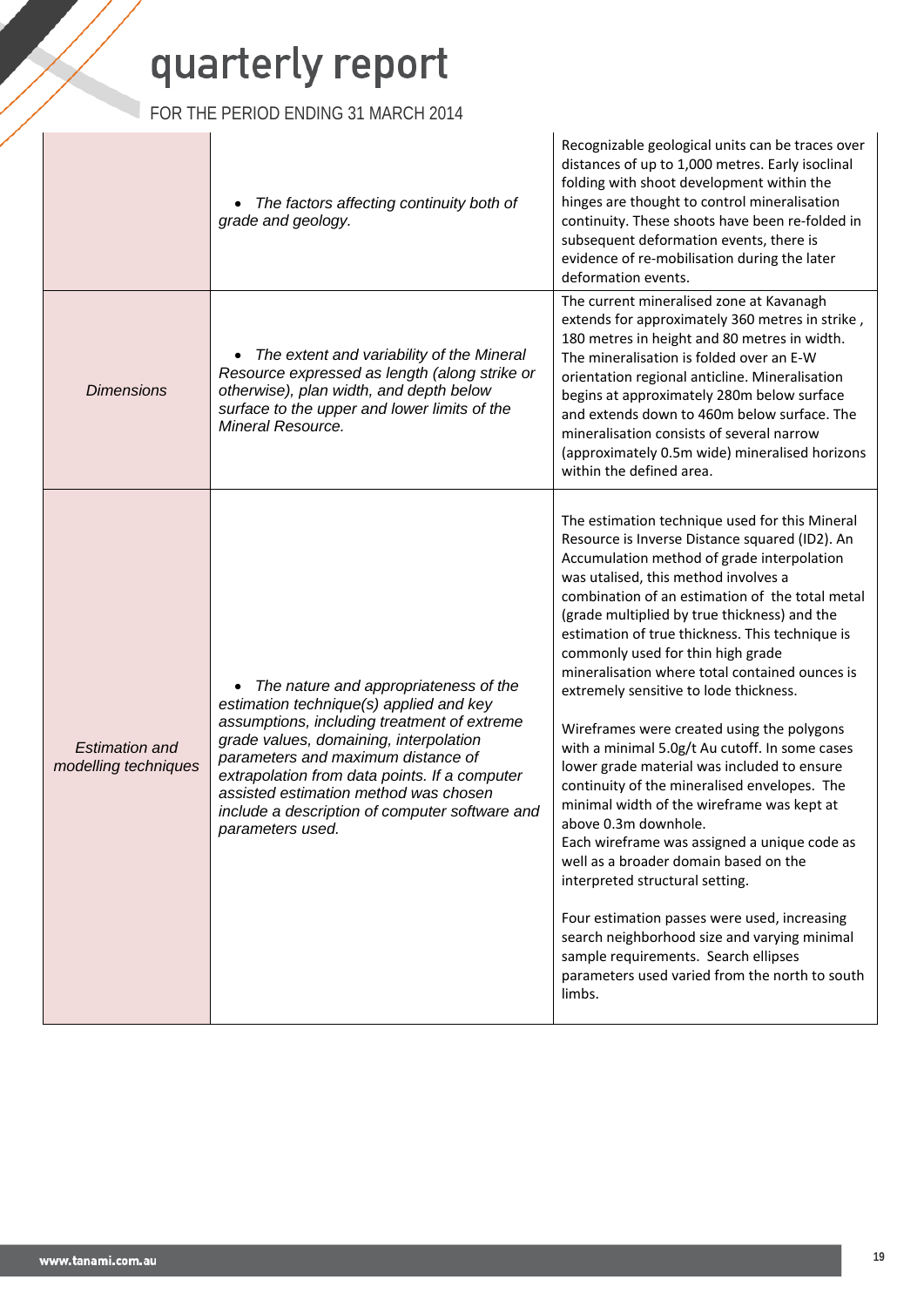FOR THE PERIOD ENDING 31 MARCH 2014

|                           | The availability of check estimates,<br>previous estimates and/or mine production<br>records and whether the Mineral Resource<br>estimate takes appropriate account of such<br>data. | Coyote Mine Area that was actively mined<br>between 2006 and 2013, the understanding of<br>grade distribution and shoot development has<br>been used during the validation of this Resource<br>estimate. There is also a previous Resource<br>estimate from March 2013 that has again been<br>used for comparison during Validation. The<br>resource is spatially several 100m from current<br>mining areas and as such mine production<br>records are not relevant. |
|---------------------------|--------------------------------------------------------------------------------------------------------------------------------------------------------------------------------------|----------------------------------------------------------------------------------------------------------------------------------------------------------------------------------------------------------------------------------------------------------------------------------------------------------------------------------------------------------------------------------------------------------------------------------------------------------------------|
|                           | • The assumptions made regarding<br>recovery of by-products.                                                                                                                         | No by products have been estimated                                                                                                                                                                                                                                                                                                                                                                                                                                   |
|                           | • Estimation of deleterious elements or<br>other non-grade variables of economic<br>significance (eg sulphur for acid mine drainage<br>characterisation).                            | No deleterious elements have been estimated                                                                                                                                                                                                                                                                                                                                                                                                                          |
|                           | In the case of block model interpolation,<br>the block size in relation to the average sample<br>spacing and the search employed.                                                    | The parent block size utalised for this estimate<br>was 25m East x 5m North x 5m RL. The block<br>size was selected to represent drill spacing and<br>also ensure volume representivitiy of the<br>narrow lodes is achieved. Only parent cell<br>estimation was done                                                                                                                                                                                                 |
|                           | • Any assumptions behind modelling of<br>selective mining units.                                                                                                                     | Mining units have not been used in this estimate                                                                                                                                                                                                                                                                                                                                                                                                                     |
|                           | • Any assumptions about correlation<br>between variables.                                                                                                                            |                                                                                                                                                                                                                                                                                                                                                                                                                                                                      |
|                           | • Description of how the geological<br>interpretation was used to control the resource<br>estimates.                                                                                 | Lodes are interpreted to be predominately<br>bedding parallel so geology interpretation<br>between drillhole has guided the mineralisaton<br>interpretation between drillholes                                                                                                                                                                                                                                                                                       |
|                           | Discussion of basis for using or not using<br>grade cutting or capping.                                                                                                              | Grade capping was utalised due to the nuggety<br>nature of the orebody being estimated. A topcut<br>of 100 gram metres was applied to the dataset.                                                                                                                                                                                                                                                                                                                   |
|                           | The process of validation, the checking<br>process used, the comparison of model data to<br>drill hole data, and use of reconciliation data if<br>available.                         | Checks carried out included comparisons of the<br>block and sample grade distribution spatially<br>and statistically. Checks carried out in<br>Micromine Software as well as associated MS<br>Office software.                                                                                                                                                                                                                                                       |
| <b>Moisture</b>           | Whether the tonnages are estimated on a<br>dry basis or with natural moisture, and the<br>method of determination of the moisture<br>content.                                        | Tonnes are estimated based on density<br>testing done on select samples in conjunction<br>with historic density data from relevant areas of<br>the Coyote Mine. ( with natural moisture)                                                                                                                                                                                                                                                                             |
| <b>Cut-off parameters</b> | • The basis of the adopted cut-off grade(s)<br>or quality parameters applied.                                                                                                        | The Kavanagh Resource has been reported at<br>a 5g/t cutoff                                                                                                                                                                                                                                                                                                                                                                                                          |

The Kavanagh Mineralisation occurs within the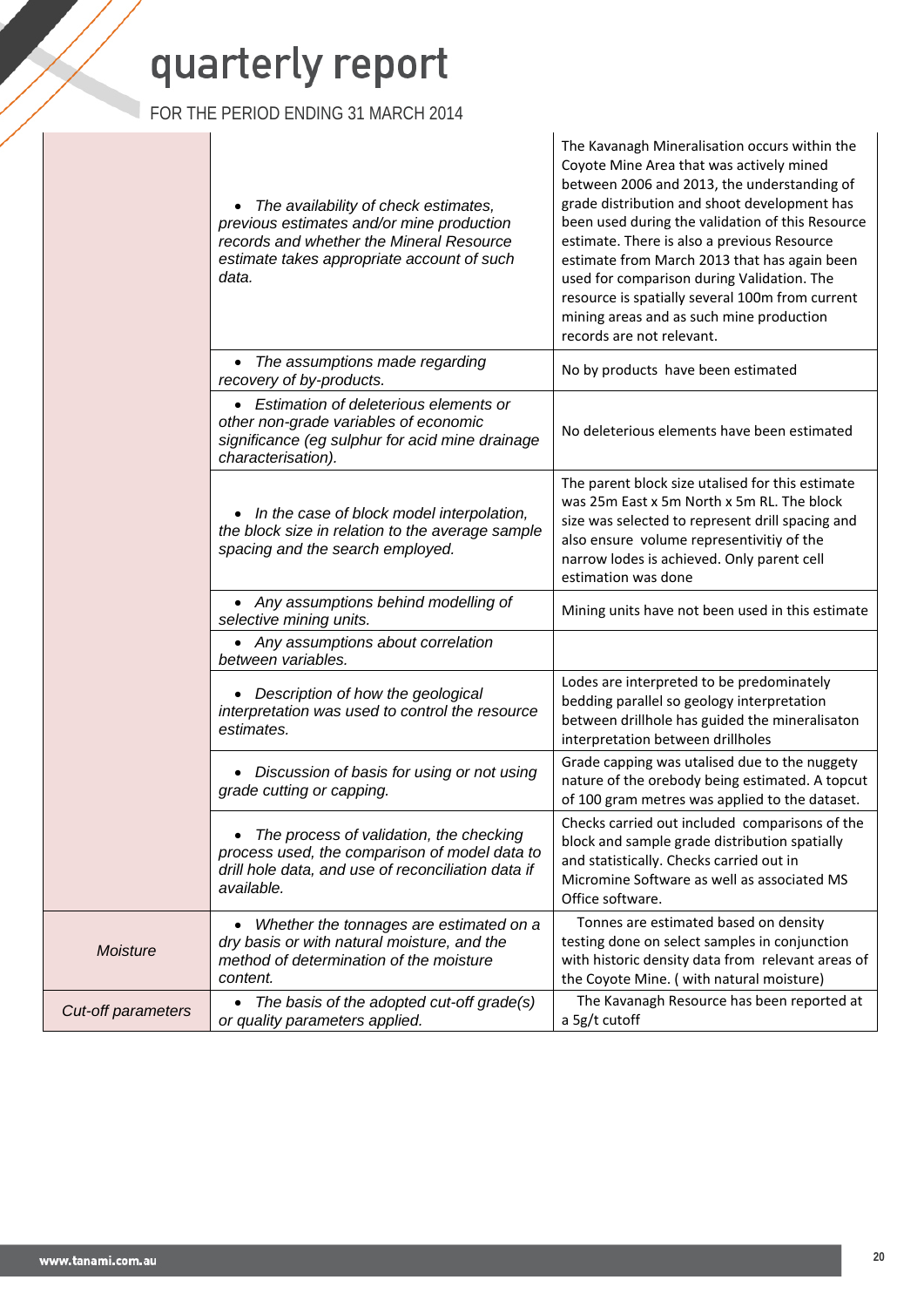### FOR THE PERIOD ENDING 31 MARCH 2014

 $\mathbf{r}$ 

| Mining factors or<br>assumptions                                                                                                                                                                                                                                                                                                                                                                                                                                                                                                                                                                                                                                                                                                                                              | Assumptions made regarding possible<br>mining methods, minimum mining dimensions<br>and internal (or, if applicable, external) mining<br>dilution. It is always necessary as part of the<br>process of determining reasonable prospects<br>for eventual economic extraction to consider<br>potential mining methods, but the assumptions<br>made regarding mining methods and<br>parameters when estimating Mineral<br>Resources may not always be rigorous. Where<br>this is the case, this should be reported with an<br>explanation of the basis of the mining<br>assumptions made. | The Resource estimate is an undiluted Resource<br>that does not account for minimum mining<br>width, this is due to the fact that depending on<br>the mining technique adopted the minimum<br>mining will vary.<br>Any conventional UG mining method is expected<br>to dilute this Resource and as such the<br>Resource grade should not be mistaken for mine<br>production grade. |
|-------------------------------------------------------------------------------------------------------------------------------------------------------------------------------------------------------------------------------------------------------------------------------------------------------------------------------------------------------------------------------------------------------------------------------------------------------------------------------------------------------------------------------------------------------------------------------------------------------------------------------------------------------------------------------------------------------------------------------------------------------------------------------|----------------------------------------------------------------------------------------------------------------------------------------------------------------------------------------------------------------------------------------------------------------------------------------------------------------------------------------------------------------------------------------------------------------------------------------------------------------------------------------------------------------------------------------------------------------------------------------|------------------------------------------------------------------------------------------------------------------------------------------------------------------------------------------------------------------------------------------------------------------------------------------------------------------------------------------------------------------------------------|
| <b>Metallurgical factors</b><br>or assumptions                                                                                                                                                                                                                                                                                                                                                                                                                                                                                                                                                                                                                                                                                                                                | The basis for assumptions or predictions<br>٠<br>regarding metallurgical amenability. It is always<br>necessary as part of the process of<br>determining reasonable prospects for eventual<br>economic extraction to consider potential<br>metallurgical methods, but the assumptions<br>regarding metallurgical treatment processes<br>and parameters made when reporting Mineral<br>Resources may not always be rigorous. Where<br>this is the case, this should be reported with an<br>explanation of the basis of the metallurgical<br>assumptions made.                           | The metallurgical recoveries used for the<br>Kavanagh Resource has been sourced from<br>preliminary site based bottle roll tests which<br>suggested recoveries of 95-98% which is in line<br>with the historical recoveries from other<br>underground areas that have been mined at the<br>Coyote UG Mine.                                                                         |
| • Assumptions made regarding possible<br>waste and process residue disposal options. It<br>is always necessary as part of the process of<br>determining reasonable prospects for eventual<br>economic extraction to consider the potential<br>environmental impacts of the mining and<br>processing operation. While at this stage the<br><b>Environmental factors</b><br>determination of potential environmental<br>or assumptions<br>impacts, particularly for a greenfields project,<br>may not always be well advanced, the status of<br>early consideration of these potential<br>environmental impacts should be reported.<br>Where these aspects have not been<br>considered this should be reported with an<br>explanation of the environmental assumptions<br>made. |                                                                                                                                                                                                                                                                                                                                                                                                                                                                                                                                                                                        | As there is an existing processing facility in<br>place at the Coyote Minesite the environmental<br>factors related to processing material from the<br>Coyote UG is well documented and understood<br>and does not influences the recoverable nature<br>of this resource                                                                                                           |
|                                                                                                                                                                                                                                                                                                                                                                                                                                                                                                                                                                                                                                                                                                                                                                               | Whether assumed or determined. If<br>assumed, the basis for the assumptions. If<br>determined, the method used, whether wet or<br>dry, the frequency of the measurements, the<br>nature, size and representativeness of the<br>samples.                                                                                                                                                                                                                                                                                                                                                | Density values used were derived from<br>Historic production figures from Fresh Coyote<br>underground material in conjunction with<br>selected site based SG samples from within the<br>Kavanagh Resource. Both suggest a SG of 2.75 is<br>valid which has been applied to the Resource.                                                                                           |
| <b>Bulk density</b>                                                                                                                                                                                                                                                                                                                                                                                                                                                                                                                                                                                                                                                                                                                                                           | The bulk density for bulk material must<br>٠<br>have been measured by methods that<br>adequately account for void spaces (vugs,<br>porosity, etc), moisture and differences<br>between rock and alteration zones within the<br>deposit.                                                                                                                                                                                                                                                                                                                                                | The method used to determine density was the<br>based on Archimedes Principle and involved<br>weighing sample weights dry in air and then<br>underwater. The samples where sealed so as to<br>ensure water did not enter any cavities.                                                                                                                                             |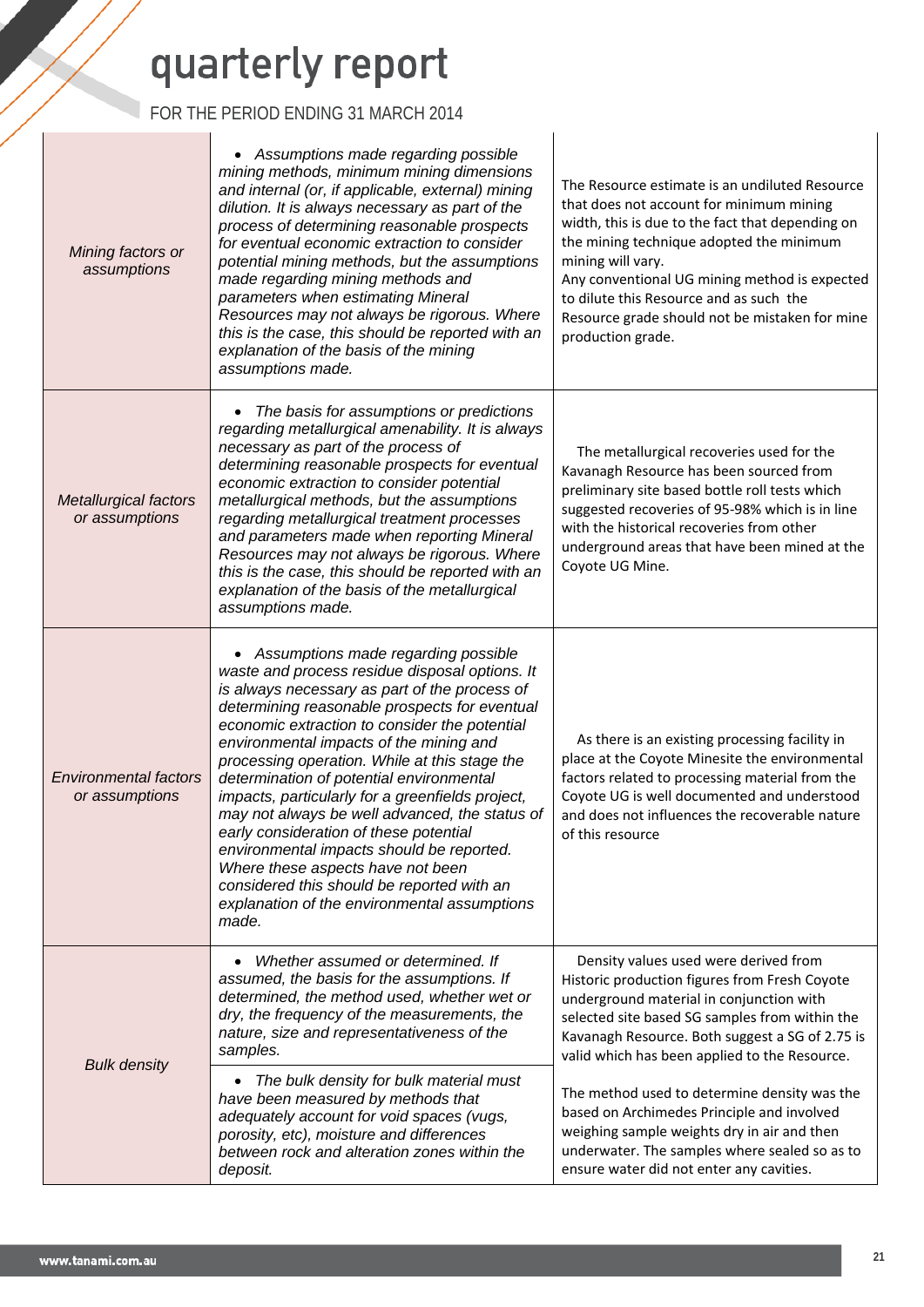|                                                      | • Discuss assumptions for bulk density<br>estimates used in the evaluation process of the<br>different materials.                                                                                                                                                                                                                                                                                                                                                                                                                                       | Alteration is minimal in this deposit and does<br>not have any significant effect on the density of<br>the surrounding rocks.                                                                                                                                                                                       |  |
|------------------------------------------------------|---------------------------------------------------------------------------------------------------------------------------------------------------------------------------------------------------------------------------------------------------------------------------------------------------------------------------------------------------------------------------------------------------------------------------------------------------------------------------------------------------------------------------------------------------------|---------------------------------------------------------------------------------------------------------------------------------------------------------------------------------------------------------------------------------------------------------------------------------------------------------------------|--|
|                                                      | The basis for the classification of the<br>$\bullet$<br>Mineral Resources into varying confidence<br>categories.                                                                                                                                                                                                                                                                                                                                                                                                                                        | The Resource has been classified into<br>Measured, Indicated and Inferred Resources<br>according to the JORC code                                                                                                                                                                                                   |  |
| Classification                                       | • Whether appropriate account has been<br>taken of all relevant factors (ie relative<br>confidence in tonnage/grade estimations,<br>reliability of input data, confidence in continuity<br>of geology and metal values, quality, quantity<br>and distribution of the data).                                                                                                                                                                                                                                                                             | Mineral Resource classification has<br>appropriately taken into account data spacing,<br>distribution, reliability, quality and quantity.<br>Confidence in predicting grade continuity,<br>geological confidence and estimation quality<br>have also been taken into account.                                       |  |
|                                                      | Whether the result appropriately reflects<br>the Competent Person's view of the deposit.                                                                                                                                                                                                                                                                                                                                                                                                                                                                | Indicated Mineral Resources are blocks within<br>areas with drill hole intercept spacing of less<br>than 25m by 25m, estimated with minimum 6<br>samples and were in an areas of good geological<br>& grade continuity.                                                                                             |  |
|                                                      |                                                                                                                                                                                                                                                                                                                                                                                                                                                                                                                                                         | The geological model and Mineral Resource<br>estimation reflect the Competent Person's view<br>of the deposit.                                                                                                                                                                                                      |  |
| <b>Audits or reviews</b>                             | The results of any audits or reviews of<br>Mineral Resource estimates.                                                                                                                                                                                                                                                                                                                                                                                                                                                                                  | Internal audits and validations have been<br>carried out during the estimation process. No<br>issues were identified.<br>No external audits have been carried out                                                                                                                                                   |  |
| <b>Discussion of relative</b><br>accuracy/confidence | Where appropriate a statement of the<br>relative accuracy and confidence level in the<br>Mineral Resource estimate using an approach<br>or procedure deemed appropriate by the<br>Competent Person. For example, the<br>application of statistical or geostatistical<br>procedures to quantify the relative accuracy of<br>the resource within stated confidence limits, or,<br>if such an approach is not deemed appropriate,<br>a qualitative discussion of the factors that could<br>affect the relative accuracy and confidence of<br>the estimate. | Geostatistical analysis was carried out on all<br>lodes within the Kavanagh Resource evaluating<br>the various top-cut and un-cut gold grades,<br>gram metre and true thickness files. Log and<br>Normal Probability plots were generated during<br>this process.<br>As the majority of this Resource remains in an |  |
|                                                      | The statement should specify whether it<br>$\bullet$<br>relates to global or local estimates, and, if local,<br>state the relevant tonnages, which should be<br>relevant to technical and economic evaluation.<br>Documentation should include assumptions<br>made and the procedures used.                                                                                                                                                                                                                                                             | Inferred category there is still a lack of<br>confidence present, this would most likely<br>require additional infill drilling to improve.<br>The estimate is a global estimate or tonnes and<br>grade.                                                                                                             |  |
|                                                      | These statements of relative accuracy<br>$\bullet$<br>and confidence of the estimate should be<br>compared with production data, where<br>available.                                                                                                                                                                                                                                                                                                                                                                                                    |                                                                                                                                                                                                                                                                                                                     |  |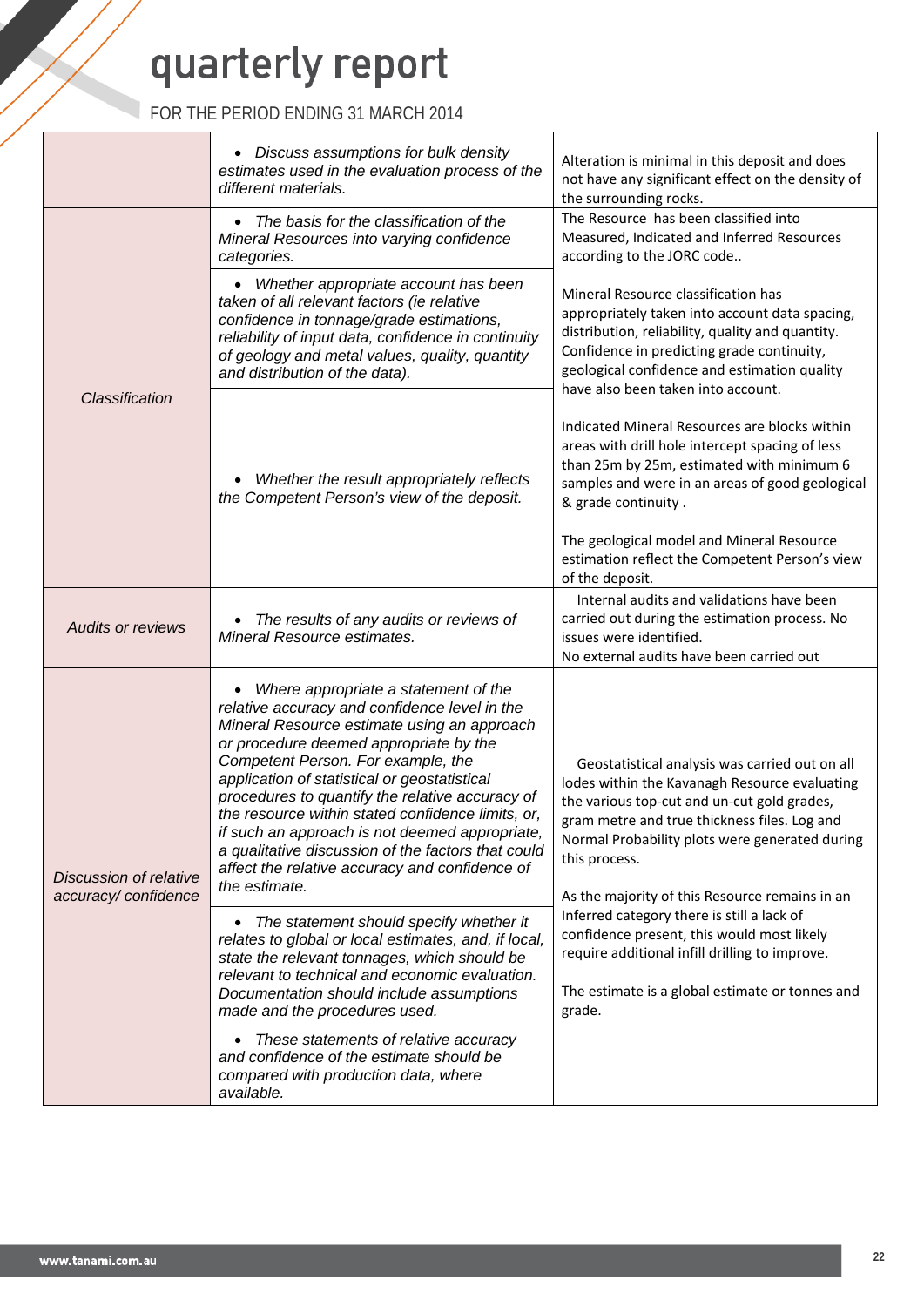*Rule 5.5*

## **Appendix 5B**

### **Mining exploration entity and oil and gas exploration entity quarterly report**

Introduced 01/07/96 Origin Appendix 8 Amended 01/07/97, 01/07/98, 30/09/01, 01/06/10, 17/12/10, 01/05/2013

|            | Name of entity<br><b>TANAMI GOLD NL</b>                  |                    |                                   |
|------------|----------------------------------------------------------|--------------------|-----------------------------------|
| <b>ABN</b> |                                                          |                    | Quarter ended ("current quarter") |
|            | 51 000 617 176                                           |                    | 31 March 2014                     |
|            | <b>Consolidated statement of cash flows</b>              |                    |                                   |
|            |                                                          | Current quarter    | Year to date                      |
|            | Cash flows related to operating activities               |                    | (9 months)                        |
|            |                                                          | \$A'ooo            | \$A'ooo                           |
| 1.1        | Receipts from product sales and related<br>debtors       | 1                  | 526                               |
| 1,2        | Payments for (a) exploration & evaluation                | (1,735)            | (4,794)                           |
|            | (b) development                                          | (73)               | (1,522)                           |
|            | (c) $\frac{1}{2}$ production                             | (1,061)            | $^{1}(4,645)$                     |
|            | (d) administration                                       | (351)              | (2,376)                           |
| 1.3        | Dividends received                                       |                    |                                   |
| 1.4        | Interest and other items of a similar nature<br>received | $\overline{4}$     | 113                               |
| 1.5        | Interest and other costs of finance paid                 | (97)               | (540)                             |
| 1.6        | Income taxes paid                                        |                    |                                   |
| 1.7        | Other - withholding tax paid                             | (5)                | (36)                              |
|            | <b>Net Operating Cash Flows</b>                          | (3,317)            | (13,274)                          |
|            | Cash flows related to investing activities               |                    |                                   |
| 1.8        | Payment for purchases of: (a) prospects                  |                    |                                   |
|            | (b) equity investments                                   |                    |                                   |
|            | (c) other fixed assets                                   | $\left( 9 \right)$ | (37)                              |
| 1.9        | Proceeds from sale of:<br>(a) prospects                  |                    |                                   |
|            | (b) equity investments                                   |                    | 2,665                             |
|            | (c) other fixed assets                                   |                    |                                   |
| 1.10       | Loans to other entities                                  |                    |                                   |
| 1.11       | Loans repaid by other entities                           |                    |                                   |
| 1.12       | Other - payment for security bond                        |                    | (71)                              |
| 1.13       | Other - refund of security bond                          |                    | 2,605                             |
|            | Net investing cash flows                                 | $\left( 9\right)$  | 5,162                             |
|            | Total operating and investing cash flows                 |                    |                                   |
| 1.14       | (carried forward)                                        | (3,326)            | (8,112)                           |
|            |                                                          |                    |                                   |

<sup>1.</sup> The Company's sole operating gold mine (Coyote) was placed on care and maintenance 24 April 2013. The on-going care and maintenance costs incurred at Coyote are captured internally by Management within its existing production departments (Maintenance, Underground and Processing). The presentation of the care and maintenance costs as production costs within the Appendix 5B is consistent with Company guidelines and internal reporting.

+ See chapter 19 for defined terms.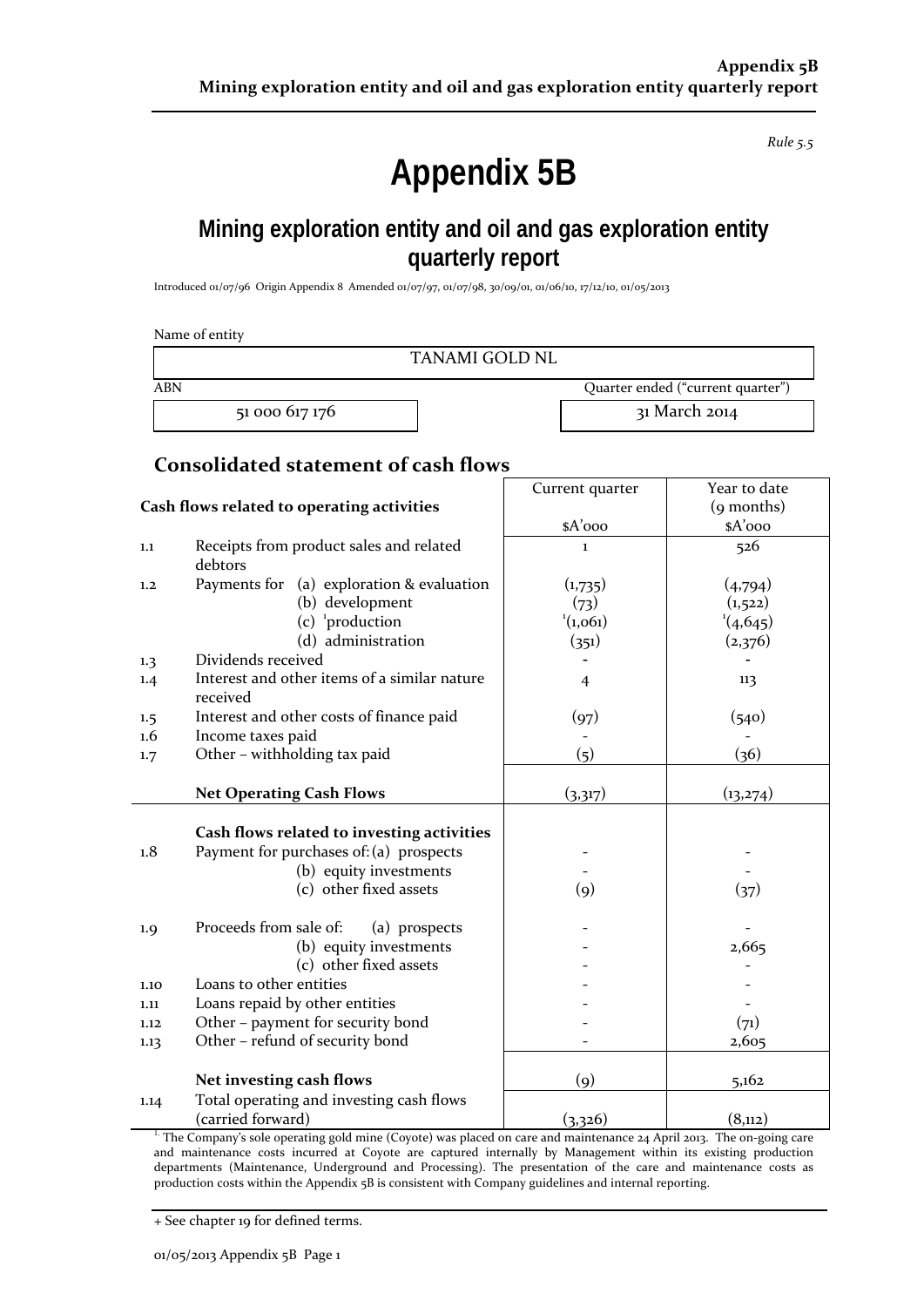#### **Appendix 5B Mining exploration entity and oil and gas exploration entity quarterly report**

| 1.14 | Total operating and investing cash flows      |          |           |
|------|-----------------------------------------------|----------|-----------|
|      | (brought forward)                             | (3,326)  | (8,112)   |
|      |                                               |          |           |
|      | Cash flows related to financing activities    |          |           |
| 1.15 | Proceeds from issues of shares, options, etc. | 4,370    | 11,132    |
| 1.16 | Proceeds from sale of forfeited shares        |          |           |
| 1.17 | Proceeds from borrowings                      | 2,000    | 8,000     |
| 1.18 | Repayment of borrowings                       | (10,176) | (10, 572) |
| 1.19 | Dividends paid                                |          |           |
| 1.20 | Other (provide details if material)           | (55)     | (506)     |
|      |                                               |          |           |
|      | Net financing cash flows                      | (3, 861) | 8,054     |
|      |                                               |          |           |
|      | Net increase (decrease) in cash held          | (7,187)  | (58)      |
|      |                                               |          |           |
| 1.21 | Cash at beginning of quarter/year to date     | 8,753    | 1,624     |
| 1,22 | Exchange rate adjustments to item 1.20        |          |           |
|      | Cash at end of quarter                        |          |           |
| 1.23 |                                               | 1,566    | 1,566     |
|      |                                               |          |           |

### **Payments to directors of the entity, associates of the directors, related entities of the entity and associates of the related entities**

|      |                                                                  | Current quarter<br>$A'$ ooo |
|------|------------------------------------------------------------------|-----------------------------|
| 1.24 | Aggregate amount of payments to the parties included in item 1.2 | (70)                        |
| 1.25 | Aggregate amount of loans to the parties included in item 1.10   |                             |
|      |                                                                  |                             |

1.26 Explanation necessary for an understanding of the transactions N/A

### **Non‐cash financing and investing activities**

2.1 Details of financing and investing transactions which have had a material effect on consolidated assets and liabilities but did not involve cash flows

N/A

2.2 Details of outlays made by other entities to establish or increase their share in projects in which the reporting entity has an interest

N/A

<sup>+</sup> See chapter 19 for defined terms.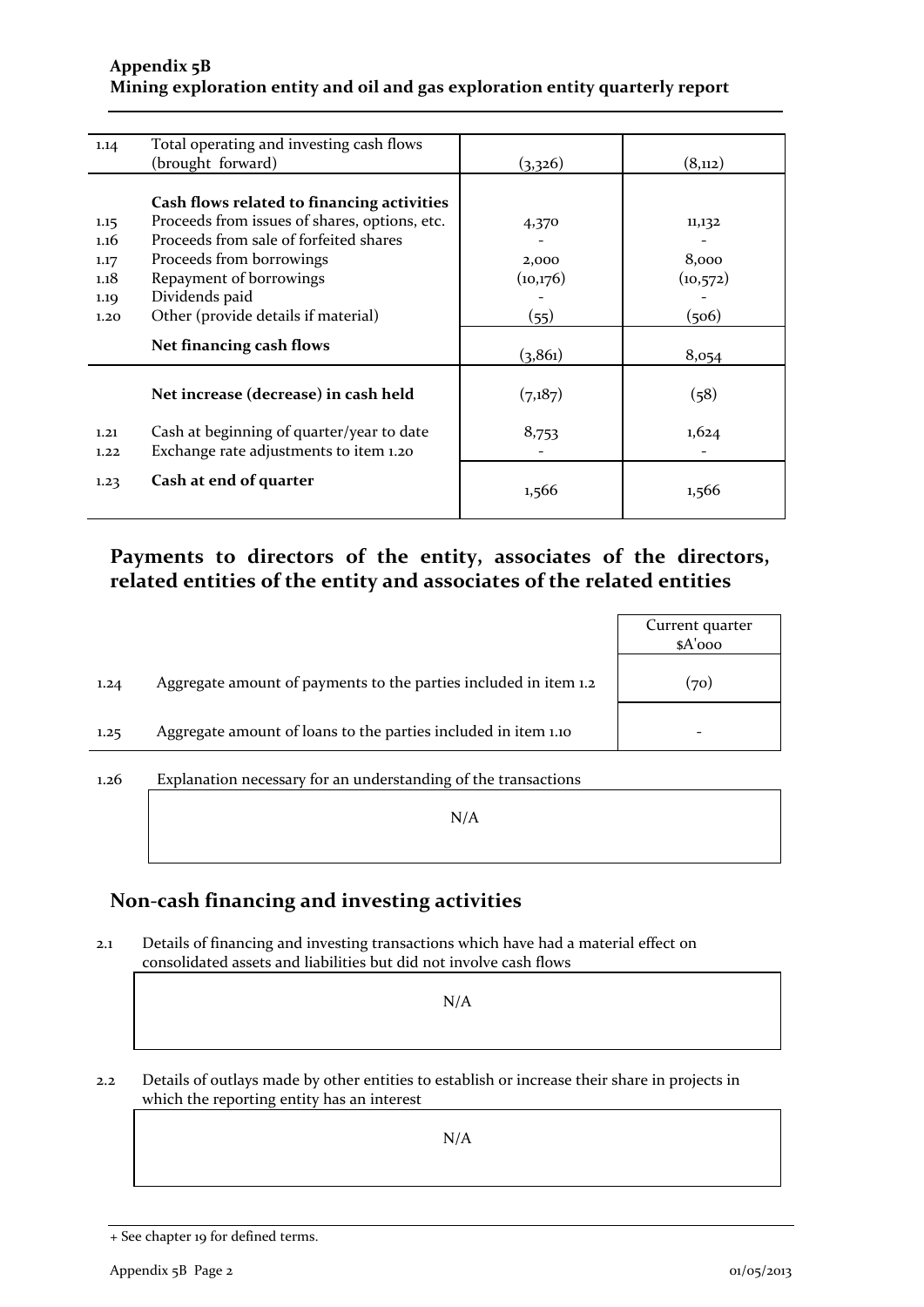### **Financing facilities available**

*Add notes as necessary for an understanding of the position.*

|     |                             | Amount available | Amount used |
|-----|-----------------------------|------------------|-------------|
|     |                             | $A'$ ooo         | $A'$ 000    |
| 3.1 | Loan facilities             |                  |             |
|     |                             | 8,000            | 7,000       |
| 3.2 | Credit standby arrangements | -                | -           |
|     |                             |                  |             |

### **Estimated cash outflows for next quarter**

|     |                            | \$A'ooo |
|-----|----------------------------|---------|
| 4.1 | Exploration and evaluation | 300     |
| 4.2 | Development                | 70      |
| 4.3 | Production                 | 464     |
| 4.4 | Administration             | 406     |
|     | <b>Total</b>               | 1,240   |

### **Reconciliation of cash**

|     | Reconciliation of cash at the end of the quarter (as<br>shown in the consolidated statement of cash flows)<br>to the related items in the accounts is as follows. | Current quarter<br>$A'$ 000 | Previous quarter<br>$A'$ 000 |
|-----|-------------------------------------------------------------------------------------------------------------------------------------------------------------------|-----------------------------|------------------------------|
| 5.1 | Cash on hand and at bank                                                                                                                                          | 1,566                       | 8,753                        |
| 5.2 | Deposits at call                                                                                                                                                  |                             |                              |
| 5.3 | Bank overdraft                                                                                                                                                    |                             |                              |
| 5.4 | Other (provide details)                                                                                                                                           |                             |                              |
|     | Total: cash at end of quarter (item 1.23)                                                                                                                         | 1,566                       | 8,753                        |

<sup>+</sup> See chapter 19 for defined terms.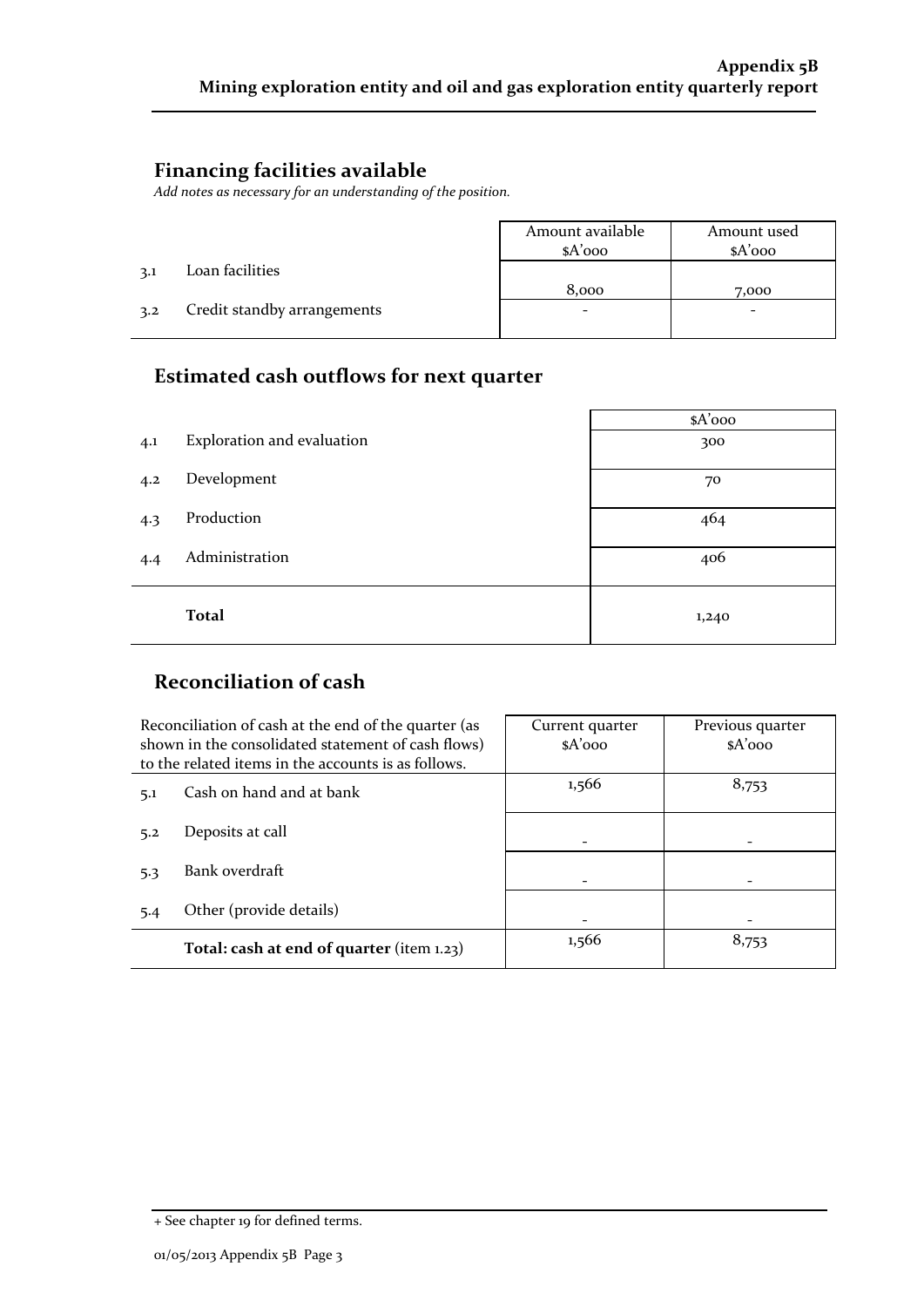### **Changes in interests in mining tenements and petroleum tenements**

|     |                                              | Tenement                        | Nature of interest                                   | Interest at | Interest at |
|-----|----------------------------------------------|---------------------------------|------------------------------------------------------|-------------|-------------|
|     |                                              | reference                       | (note (2))                                           | beginning   | end of      |
|     |                                              | and                             |                                                      | of quarter  | quarter     |
|     |                                              | location                        |                                                      |             |             |
| 6.1 | Interests in mining                          |                                 | Reduction in area by                                 |             |             |
|     | tenements and                                |                                 | Compulsory/                                          |             |             |
|     | petroleum tenements<br>relinquished, reduced |                                 | <b>Voluntary</b><br><b>Partial Surrender</b>         |             |             |
|     | or lapsed                                    |                                 |                                                      |             |             |
|     |                                              | EL <sub>9</sub> 8 <sub>43</sub> | $1$ block $(3 \text{ km2})$                          | 100%        | <b>NIL</b>  |
|     |                                              | EL22061                         | 4 blocks (12 km2)                                    | 100%        | <b>NIL</b>  |
|     |                                              | EL23342                         | $1$ block $(3 \text{ km2})$                          | 100%        | <b>NIL</b>  |
|     |                                              |                                 | <b>Outright Surrender</b>                            |             |             |
|     |                                              |                                 |                                                      |             |             |
|     |                                              |                                 | Nil                                                  |             |             |
|     |                                              |                                 | <b>Expiry</b>                                        |             |             |
|     |                                              |                                 |                                                      |             |             |
|     |                                              |                                 | <b>Withdrawal</b>                                    |             |             |
|     |                                              |                                 | Nil                                                  |             |             |
|     |                                              |                                 | <b>Sale</b>                                          |             |             |
|     |                                              |                                 | Nil                                                  |             |             |
| 6.2 | Interests in mining                          |                                 |                                                      |             |             |
|     | tenements and<br>petroleum tenements         |                                 | <b>Application for</b><br><b>Exploration Licence</b> |             |             |
|     | acquired or increased                        |                                 |                                                      |             |             |
|     |                                              |                                 | Nil                                                  |             |             |
|     |                                              |                                 | <b>Purchase</b>                                      |             |             |
|     |                                              |                                 | Nil                                                  |             |             |
|     |                                              |                                 |                                                      |             |             |

### **Issued and quoted securities at end of current quarter**

*Description includes rate of interest and any redemption or conversion rights together with prices and dates.*

|     |                                          | Total number | Number quoted | Issue price per<br>security (see | Amount paid up<br>per security (see |
|-----|------------------------------------------|--------------|---------------|----------------------------------|-------------------------------------|
|     |                                          |              |               | $note$ 3) (cents)                | $note$ 3) (cents)                   |
| 7.1 | Preference                               |              |               |                                  |                                     |
|     | <sup>+</sup> securities<br>(description) |              |               |                                  |                                     |

<sup>+</sup> See chapter 19 for defined terms.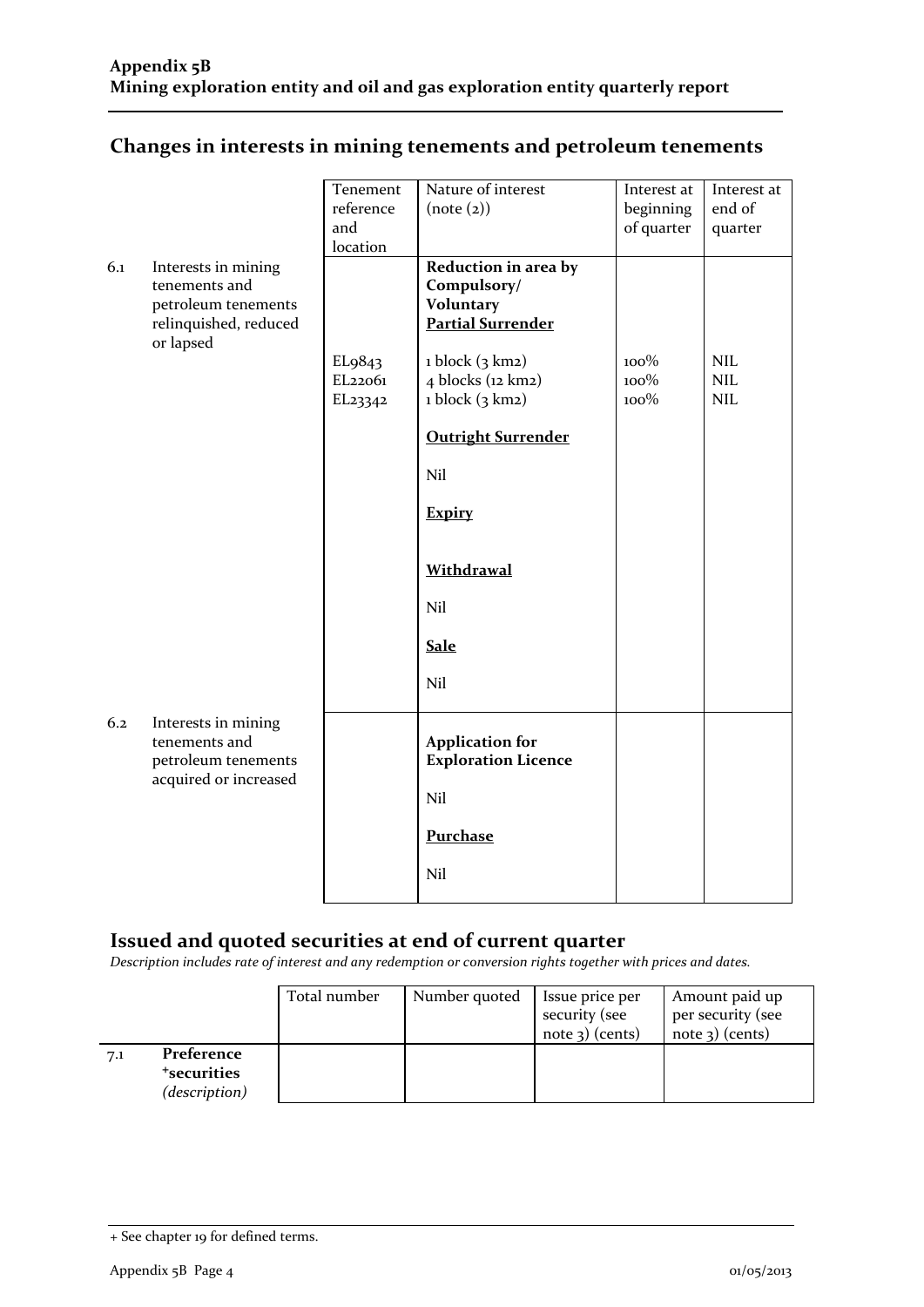| 7.2  | Changes during<br>quarter<br>(a) Increases<br>through issues<br>(b) Decreases<br>through returns<br>of capital, buy-<br>backs,<br>redemptions |                     |                                            |                  |                           |
|------|-----------------------------------------------------------------------------------------------------------------------------------------------|---------------------|--------------------------------------------|------------------|---------------------------|
| 7.3  | +Ordinary<br>securities                                                                                                                       | 1,175,097,046       | 1,175,097,046                              |                  |                           |
| 7.4  | Changes during<br>quarter<br>(a) Increases<br>through issues<br>(b) Decreases<br>through returns<br>of capital, buy-<br>backs                 | 249,475,318         | 249,475,318                                |                  |                           |
| 7.5  | <sup>+</sup> Convertible                                                                                                                      |                     |                                            |                  |                           |
|      | debt<br>securities                                                                                                                            |                     |                                            |                  |                           |
|      | (description)                                                                                                                                 |                     |                                            |                  |                           |
| 7.6  | Changes during<br>quarter<br>(a) Increases<br>through issues<br>(b) Decreases<br>through<br>securities<br>matured,<br>converted               |                     |                                            |                  |                           |
| 7.7  | <b>Options</b><br>(description and                                                                                                            |                     |                                            | Exercise price   | Expiry date<br>22/12/2016 |
|      | conversion                                                                                                                                    | 300,000<br>212,500  |                                            | \$1.34<br>\$0.90 | 28/03/2017                |
|      | factor)                                                                                                                                       | 200,000             | $\overline{\phantom{0}}$                   | \$1.00           | 28/03/2017                |
| 7.8  | <b>Issued during</b><br>quarter                                                                                                               |                     |                                            |                  |                           |
| 7.9  | Exercised<br>during quarter                                                                                                                   |                     |                                            |                  |                           |
| 7.10 | <b>Expired during</b><br>quarter                                                                                                              | 1,237,500<br>37,500 | $\overline{a}$<br>$\overline{\phantom{a}}$ | \$0.90<br>\$1.00 | 31/03/2014<br>31/03/2014  |
| 7.11 | <b>Debentures</b><br>(totals only)                                                                                                            |                     |                                            |                  |                           |
| 7.12 | Unsecured<br>notes (totals<br>only)                                                                                                           |                     |                                            |                  |                           |

<sup>+</sup> See chapter 19 for defined terms.